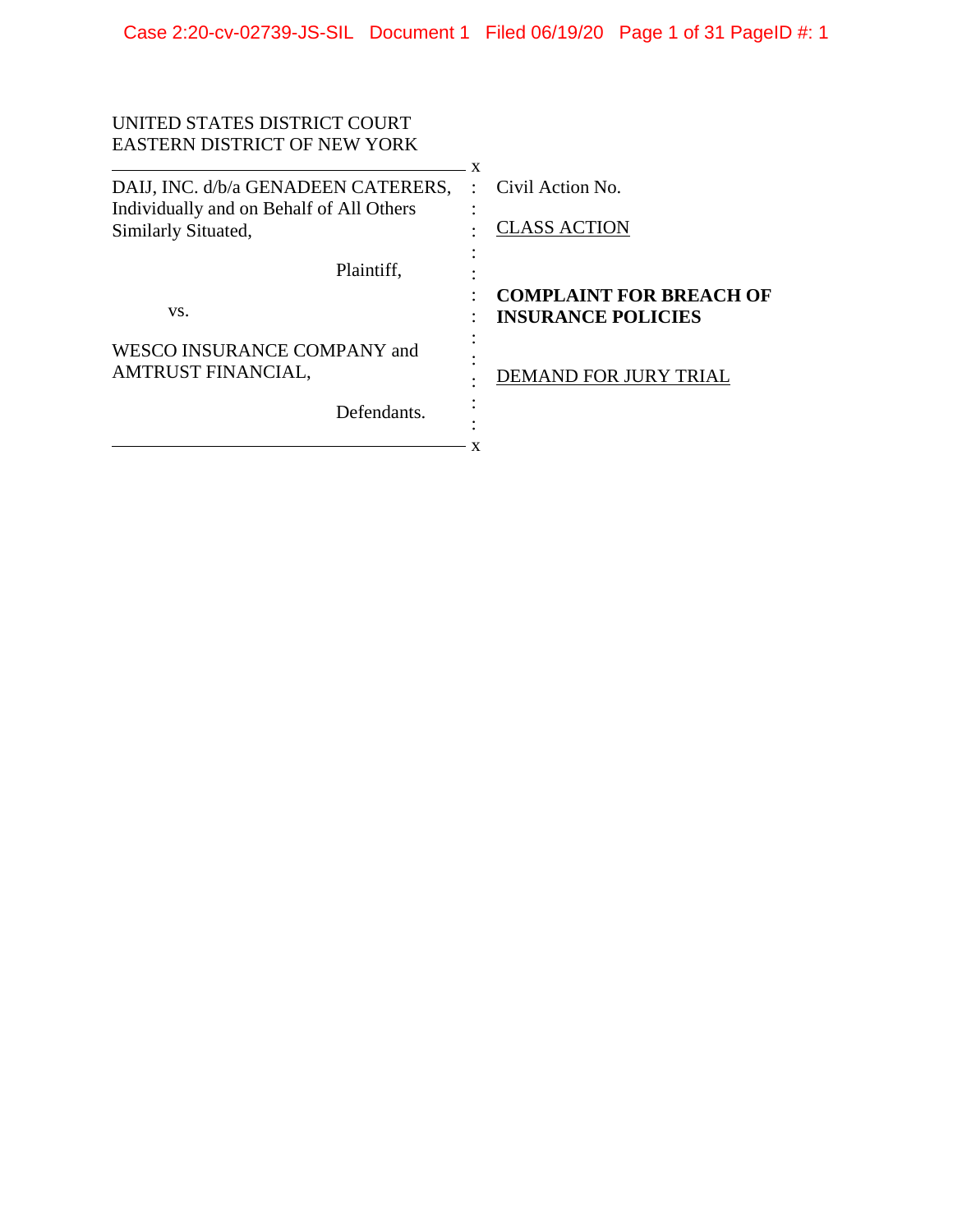Case 2:20-cv-02739-JS-SIL Document 1 Filed 06/19/20 Page 2 of 31 PageID #: 2

Plaintiff, DAIJ, Inc. d/b/a Genadeen Caterers ("Plaintiff"), by way of Complaint against Wesco Insurance Company and AmTrust Financial ("Defendants") alleges as follows:

#### **INTRODUCTION**

1. On March 11, 2020, World Health Organization ("WHO") Director General Tedros Adhanom Ghebreyesus declared the COVID-19 outbreak a worldwide pandemic: "WHO has been assessing this outbreak around the clock and we are deeply concerned both by the alarming levels of spread and severity, and by the alarming levels of inaction. We have therefore made the assessment that COVID-19 can be characterized as a pandemic."[1](#page-1-0)

2. On March 13, 2020, President Trump declared the COVID-19 pandemic to be a national emergency.<sup>[2](#page-1-1)</sup> On March 16, 2020, the Centers for Disease Control and Prevention ("CDC"), and members of the national Coronavirus Task Force issued to the American public guidance, styled as "30 Days to Slow the Spread" for stopping the spread of COVID-19. This guidance advised individuals to adopt far-reaching social distancing measures, such as working from home, avoiding shopping trips and gatherings of more than ten people, and staying away from bars, restaurants, and food courts.[3](#page-1-2)

<span id="page-1-0"></span><sup>1</sup> *See* World Health Organization, *WHO Director-General's opening remarks at the media briefing on COVID-19 - 11 March 2020* (Mar. 11, 2020), https://www.who.int/dg/speeches/detail/who-director-general-s-opening-remarks-at-the-mediabriefing-on-covid-19---11-march-2020.

<span id="page-1-1"></span><sup>2</sup> *See* The White House, *Proclamation on Declaring a National Emergency Concerning the Novel Coronavirus Disease (COVID-19) Outbreak* (Mar. 13. 2020), https://www.whitehouse.gov/presidential-actions/proclamation-declaring-national-emergencyconcerning-novel-coronavirus-disease-covid-19-outbreak/.

<span id="page-1-2"></span><sup>3</sup> *See The President's Coronavirus Guidelines for America, 30 Days to Slow the Spread,*  WHITE HOUSE, https://www.whitehouse.gov/wp-content/uploads/2020/03/03.16.20\_coronavirusguidance\_8.5x11\_315PM.pdf (last visited June 19, 2020).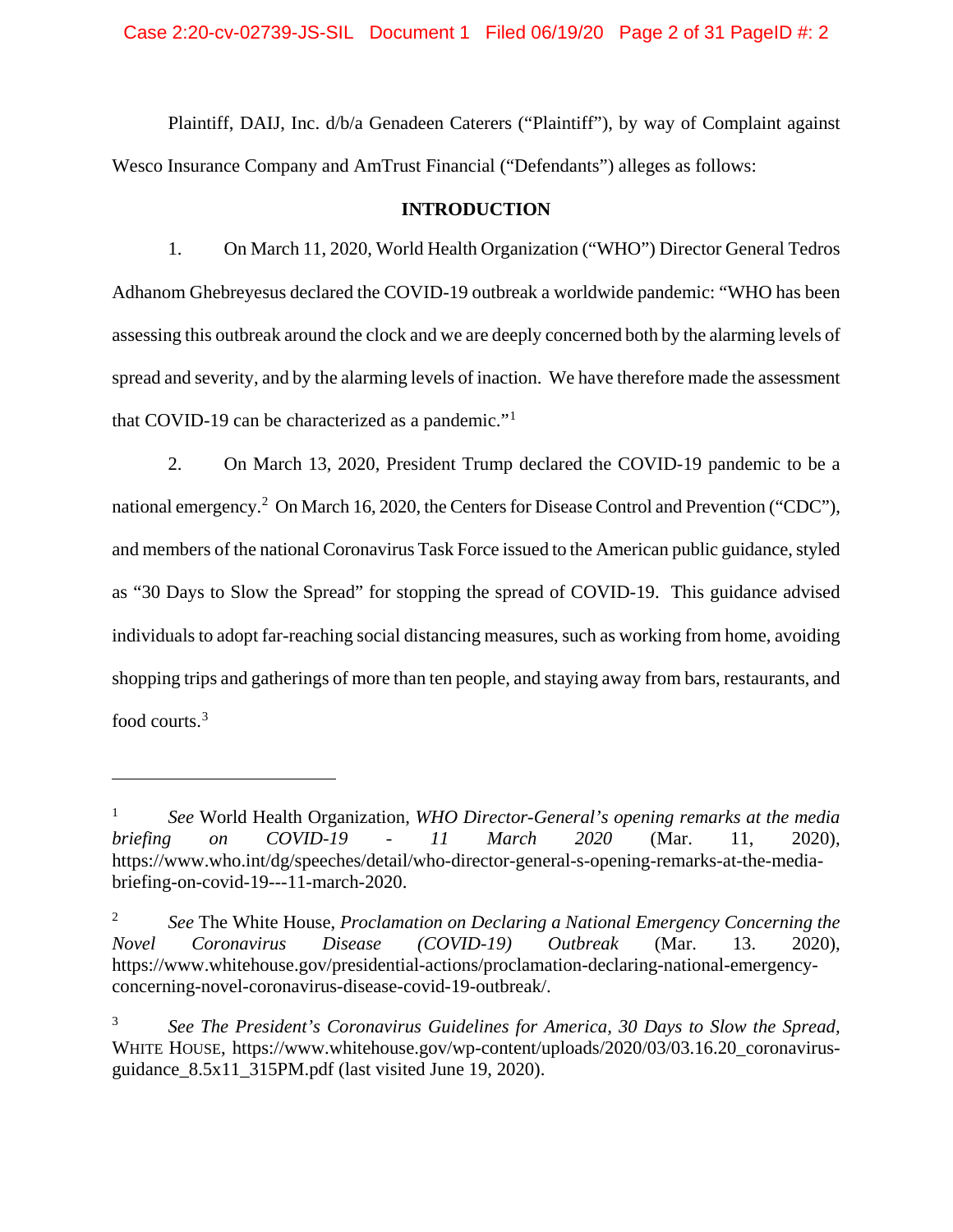#### Case 2:20-cv-02739-JS-SIL Document 1 Filed 06/19/20 Page 3 of 31 PageID #: 3

3. Following this advice for individuals to adopt far-reaching social distancing measures, many state government administrations across the nation recognized the need to take steps to protect the health and safety of their residents from the human to human and surface to human spread of COVID-19. As a result, many governmental entities entered civil authority orders suspending or severely curtailing business operations of non-essential businesses that interact with the public and provide gathering places for the individuals. Currently, almost all states within the United States have issued some sort of "stay-at-home" order and ordered private non-essential business operations to close.

4. The result of these far-reaching restrictions and prohibitions has been catastrophic for most non-essential businesses, especially restaurants and other foodservice businesses, as well as retail establishments, entertainment venues, and other small, medium, and large businesses who have been forced to close, furlough employees, and endure a sudden shutdown of cash flow that threatens their survival.

5. Restaurants provide economic benefits far beyond their own business. They are anchors to revitalizing down-and-out neighborhoods and can become a tourist attraction themselves, as well as a key part of the identity of smaller cities and large towns.<sup>[4](#page-2-0)</sup>

6. In addition to their contribution to the national economy in providing jobs, restaurants are also vital to the national spirit because shared meals are an important mental relief. As Oscar Wilde noted, "After a good dinner, one can forgive anybody, even one's relations."

<span id="page-2-0"></span><sup>4</sup> Jennifer Steinhauer, Pete Wells, *As Restaurants Remain Shuttered, American Cities Fear the Future*, THE NEW YORK TIMES (May 7, 2020), https://www.nytimes.com/2020/05/07/us/coronavirusrestaurants-closings.html?action=click&module=Top%20Stories&pgtype=Homepage.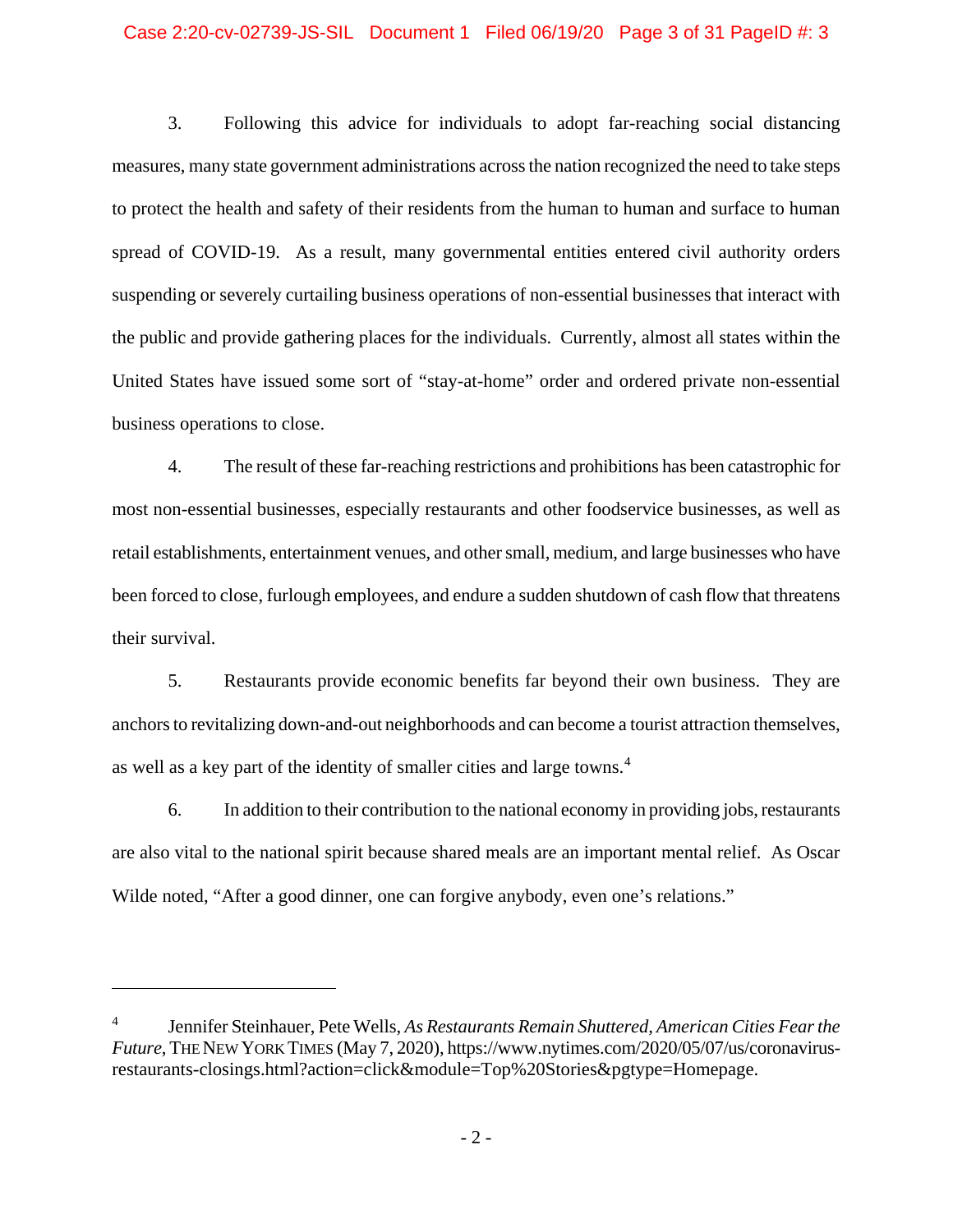#### Case 2:20-cv-02739-JS-SIL Document 1 Filed 06/19/20 Page 4 of 31 PageID #: 4

7. Moreover, food is part of the national psyche. As Anthony Bourdain noted, "Food is everything we are. It's an extension of nationalist feeling, ethnic feeling, your personal history, your province, your region, your tribe, your grandma. It's inseparable from those from the get-go."

8. Most businesses insure against such catastrophic events like the current unforeseen COVID-19 pandemic through all-risk commercial property insurance policies. These policies promise to indemnify the policyholder for actual business losses incurred when business operations are involuntarily suspended, interrupted, curtailed, when access to the premises is prohibited because of direct physical loss or damage to the property, or by a civil authority order that restricts or prohibits access to the property. This coverage is commonly known as "business interruption coverage" and is standard in most all-risk commercial property insurance policies.

9. Defendants, and most insurance companies who have issued all- risk commercial property insurance policies with business interruption coverage, are denying the obligation to pay for business income losses and other covered expenses incurred by policyholders for the physical loss and damage to the insured property from measures put in place by the civil authorities to stop the spread of COVID-19 among the population. This action seeks a declaratory judgment that affirms that the COVID-19 pandemic and the corresponding response by civil authorities to stop the spread of the outbreak triggers coverage, has caused physical property loss and damage to the insured property, provides coverage for future civil authority orders that result in future suspensions or curtailments of business operations, and finds that Defendants are liable for the losses suffered by policyholders.

10. In addition, this action brings a claim against Defendants for their breach of their contractual obligation under common all-risk commercial property insurance policies to indemnify Plaintiff and others similarly situated for business losses and extra expenses, and related losses

- 3 -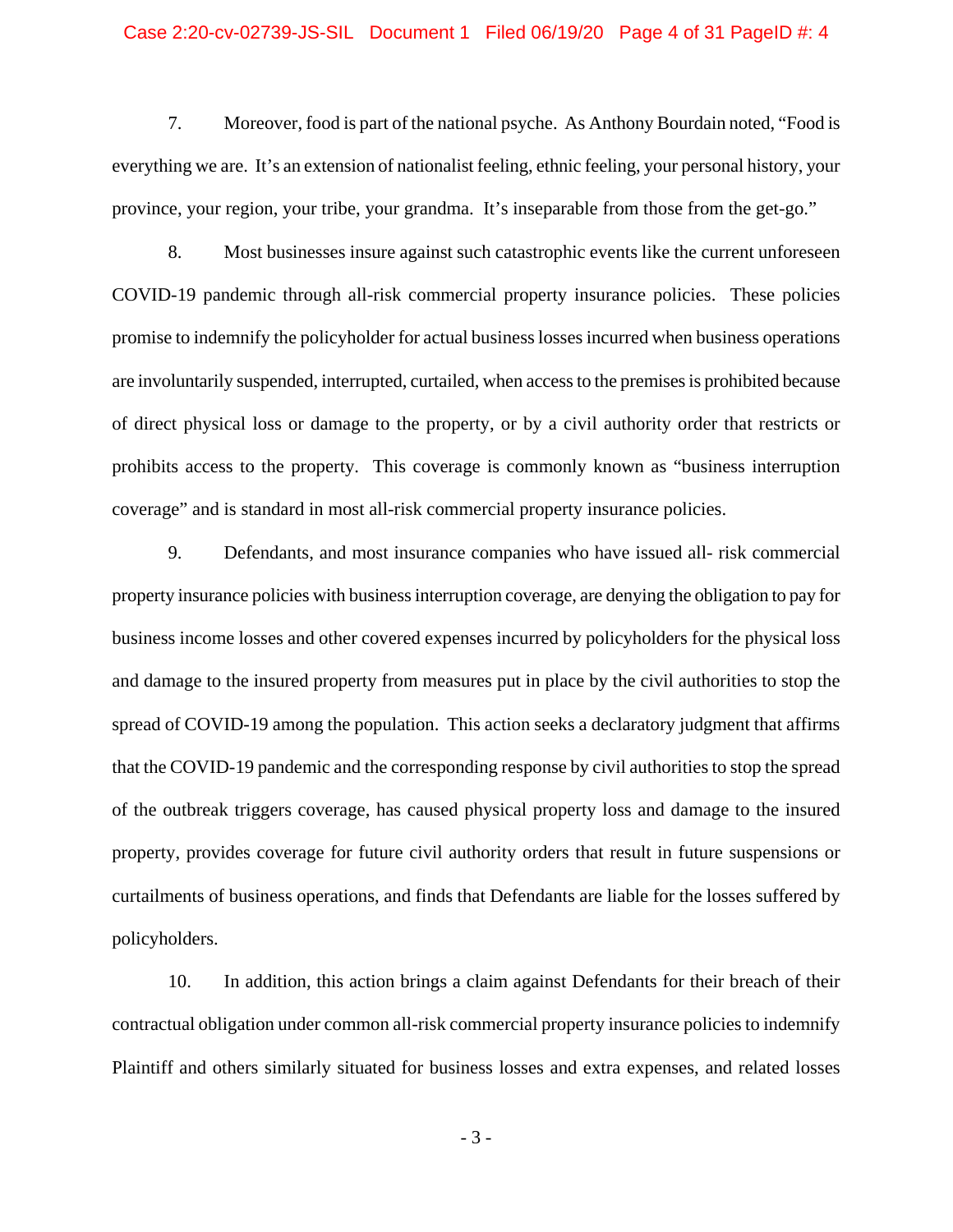#### Case 2:20-cv-02739-JS-SIL Document 1 Filed 06/19/20 Page 5 of 31 PageID #: 5

resulting from actions taken by civil authorities to stop the human to human and surface to human spread of the COVID-19 outbreak.

11. Plaintiff brings this action on behalf of a proposed class of policyholders who paid premiums in exchange for business insurance policies that included lost business income and extra expense coverage.

## **JURISDICTION AND VENUE**

12. The Class Action Fairness Act of 2005 ("CAFA") – with a nationwide class being alleged in our case – 28 U.S.C. §1332(d)(2)(A) affords federal district courts diversity jurisdiction over class actions in which "any member of a class of plaintiffs is a citizen of a State different from any defendant."

13. Venue is proper in this District pursuant to 28 U.S.C. §1391(b) in that a substantial part of the events and/or omissions giving rise to the claims occurred in this District, and Defendants do business in this District and thus reside in this District, in accordance with 28 U.S.C. §1391(c).

### **PARTIES**

14. Plaintiff DAIJ, Inc. d/b/a Genadeen Caterers is a New York company with its principal place of business in Cedarhurst, New York.

15. Plaintiff owns and operates an event planning and catering service and is the exclusive caterer to The Sephardic Temple in Cedarhurst, New York.

16. Defendant Wesco Insurance Company is a New York insurance company, with its principal place of business in New York, New York and is duly licensed to issue insurance in New York.

17. Defendant AmTrust Financial is a global insurance company, with its principal place of business in New York, New York, and is duly licensed to issue insurance in Arizona, California, Colorado, Connecticut, District of Columbia, Florida, Georgia, Illinois, Kansas, Maine, Maryland,

- 4 -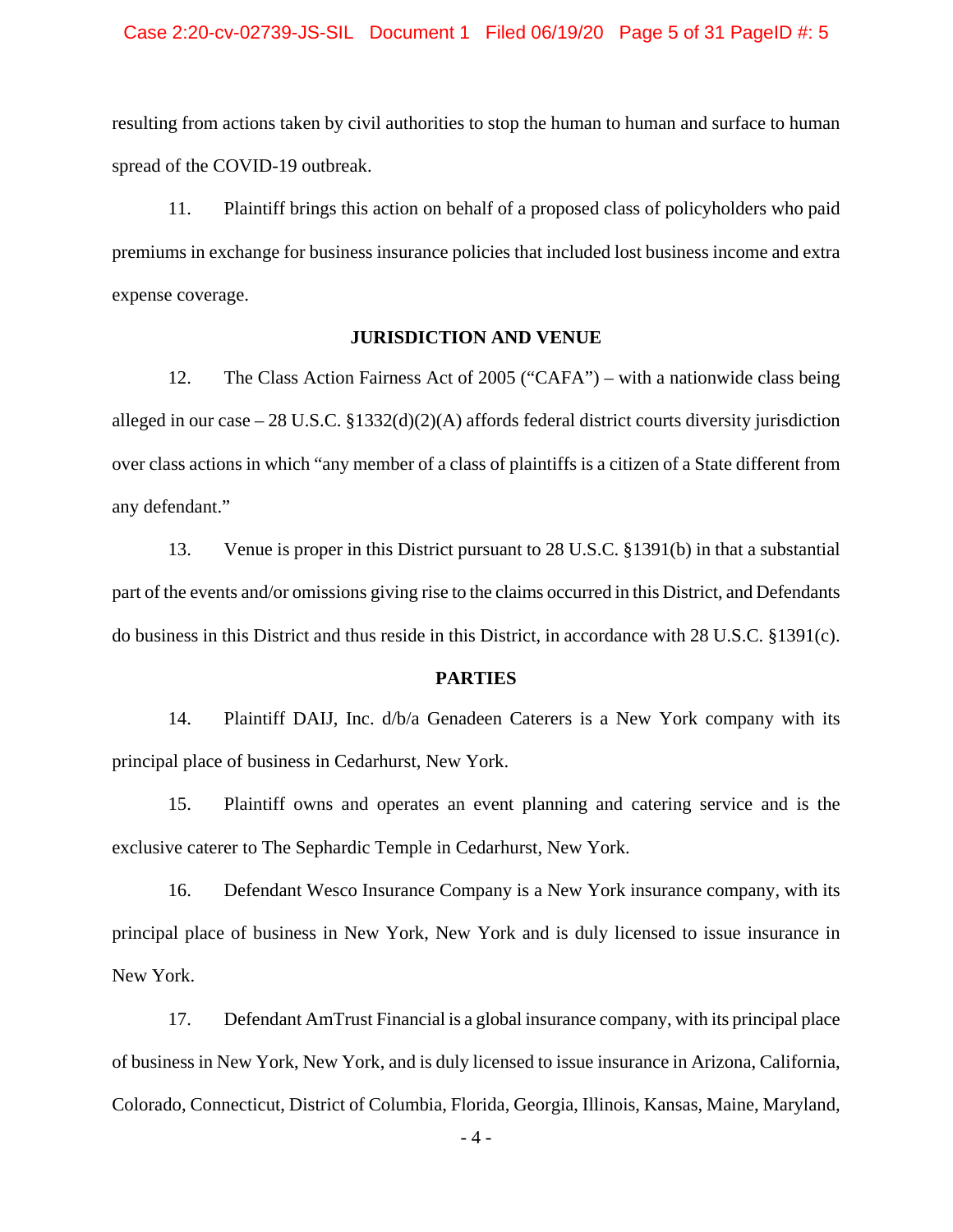Massachusetts, Michigan, Nevada, New Hampshire, New Jersey, New York, North Carolina, Ohio, Oklahoma, Oregon, Pennsylvania, Texas, Vermont, Washington, and Wisconsin.

18. Defendants issued to Plaintiff policy no. 3217125 covering the policy period July 1, 2019 through July 1, 2020 (the "Policy").

## **FACTUAL BACKGROUND**

## **The Global COVID-19 Pandemic**

## **The Global COVID-19 Pandemic**

 $\overline{a}$ 

19. Viruses of the family Coronaviridae, such as Middle East respiratory syndrome (MERS) coronavirus (MERS-CoV) and severe acute respiratory syndrome (SARS) coronavirus (SARS-CoV), have been responsible for the loss of human life since at least 2002 and were identified in several animal hosts.<sup>[5](#page-5-0)</sup>

20. In December 2019, an initial cluster of patients with an unknown cause of viral pneumonia was found to be linked to the Huanan seafood market in Wuhan, China, where many non-aquatic animals such as birds were also on sale. However, at least one of the patients never visited the market, though he had stayed in a hotel nearby before the onset of the illness.<sup>[6](#page-5-1)</sup>

<span id="page-5-0"></span><sup>5</sup> *See* Roujian Lu, et al., *Genomic characterisation and epidemiology of 2019 novel coronavirus: implications for virus origins and receptor binding*, CTR. FOR DISEASE CONTROL, (Jan. 29, 2020), https://www.cdc.gov/coronavirus/2019-ncov/downloads/genomic-characterization-of-2019-nCoV-Lancet-1-29-2020.pdf (As a typical RNA virus, the average evolutionary rate for coronaviruses is roughly 10- 4 nucleotide substitutions per site per year, with mutations arising during every replication cycle. This finding suggests that COVID-19 originated from one source within a short period and was detected rapidly. However, as the virus transmits to more individuals, constant surveillance of arising mutations is needed. The fact that at least one patient had not visited the market suggests either possible droplet transmission or that the patient was infected by a currently unknown source. Evidence of clusters of infected family members and medical workers has now confirmed the presence of human-to-human transmission.).

<span id="page-5-1"></span><sup>6</sup> *See id*; Francesco Di Gennaro et al., *Coronavirus Diseases (COVID-19) Current Status and*  Future Perspectives a Narrative Review, MDPI: INT'L J. ENVTL. RESEARCH & PUB. HEALTH, (Apr. 1,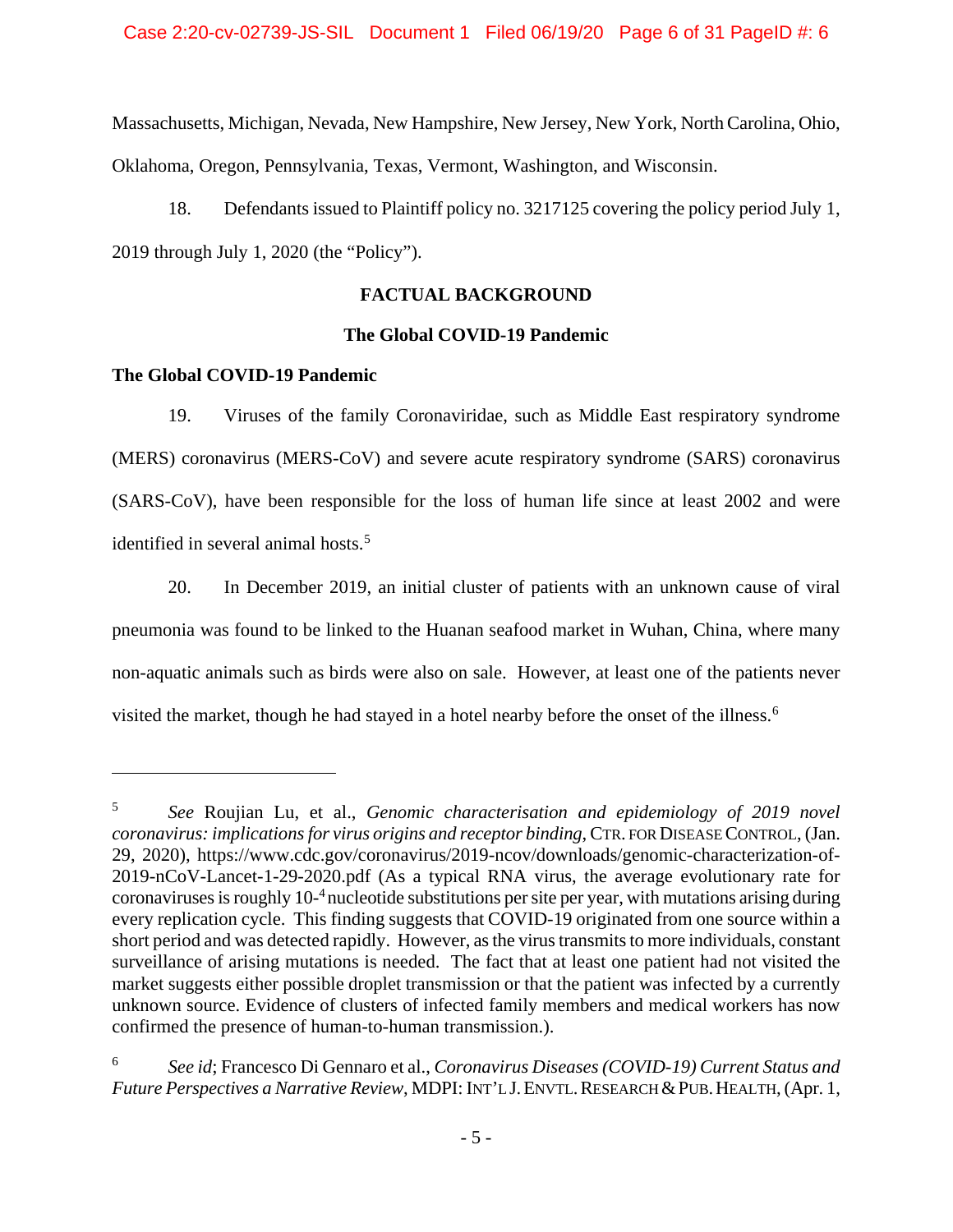21. By January 2020, genetic sequencing from patient samples was conducted to identify a novel virus, SARS-CoV-2, as the causative agent for the pneumonia cluster.<sup>[7](#page-6-0)</sup> SARS-CoV-2 is an RNA virus, with a crown-like appearance under an electron microscope because of glycoprotein spikes on its envelope. Among the functions of the structural proteins, the envelope has a crucial role in virus pathogenicity as it promotes viral assembly and release.<sup>[8](#page-6-1)</sup>

22. The first confirmed case of the virus outside China was diagnosed on January 13, 2020, in Bangkok, Thailand with the number of cases exceedingly increasing worldwide. On January 30, 2020, the WHO declared the SARS-CoV-2 outbreak constituted a public health emergency of international concern, and by February 11, 2020, the disease caused by SARS-CoV-2 was named "COVID-1[9](#page-6-2)" by the WHO Director-General.<sup>9</sup> As of April 23, 2020, the WHO reported a confirmed 2.5 million cases of COVID-19 globally and over 170,000 deaths, with the United States dealing with more than 800,000 confirmed cases and 40,000 deaths – more than any other country.[10](#page-6-3)

<sup>2020),</sup> https://www.mdpi.com/1660-4601/17/8/2690 (There are four genera of coronaviruses: (I)  $\alpha$ coronavirus (alphaCoV) and (II) β-coronavirus (betaCoV), which are probably present in bats and rodents; and (III) δ-coronavirus (deltaCoV) and (IV) γ-coronavirus (gammaCoV), which probably represent avian species.).

<span id="page-6-0"></span><sup>7</sup> *See* Di Gennaro, *supra* note 5.

<span id="page-6-1"></span><sup>8</sup> *See id*. (To address the pathogenetic mechanisms of SARS-CoV-2, its viral structure and genome must be considered. Coronaviruses are enveloped positive strand RNA viruses with the largest known RNA genomes – 30-32 kb – with a 5'-cap structure and 3'-poly-A tail.).

<span id="page-6-2"></span><sup>9</sup> *See id*.

<span id="page-6-3"></span><sup>10</sup> *See Coronavirus disease 2019 (COVID-19) Situation Report – 94*, WORLD HEALTH ORGANIZATION (Apr. 23, 2020) https://www.who.int/docs/default-source/coronaviruse/situationreports/20200423-sitrep-94-covid-19.pdf?sfvrsn=b8304bf0\_4.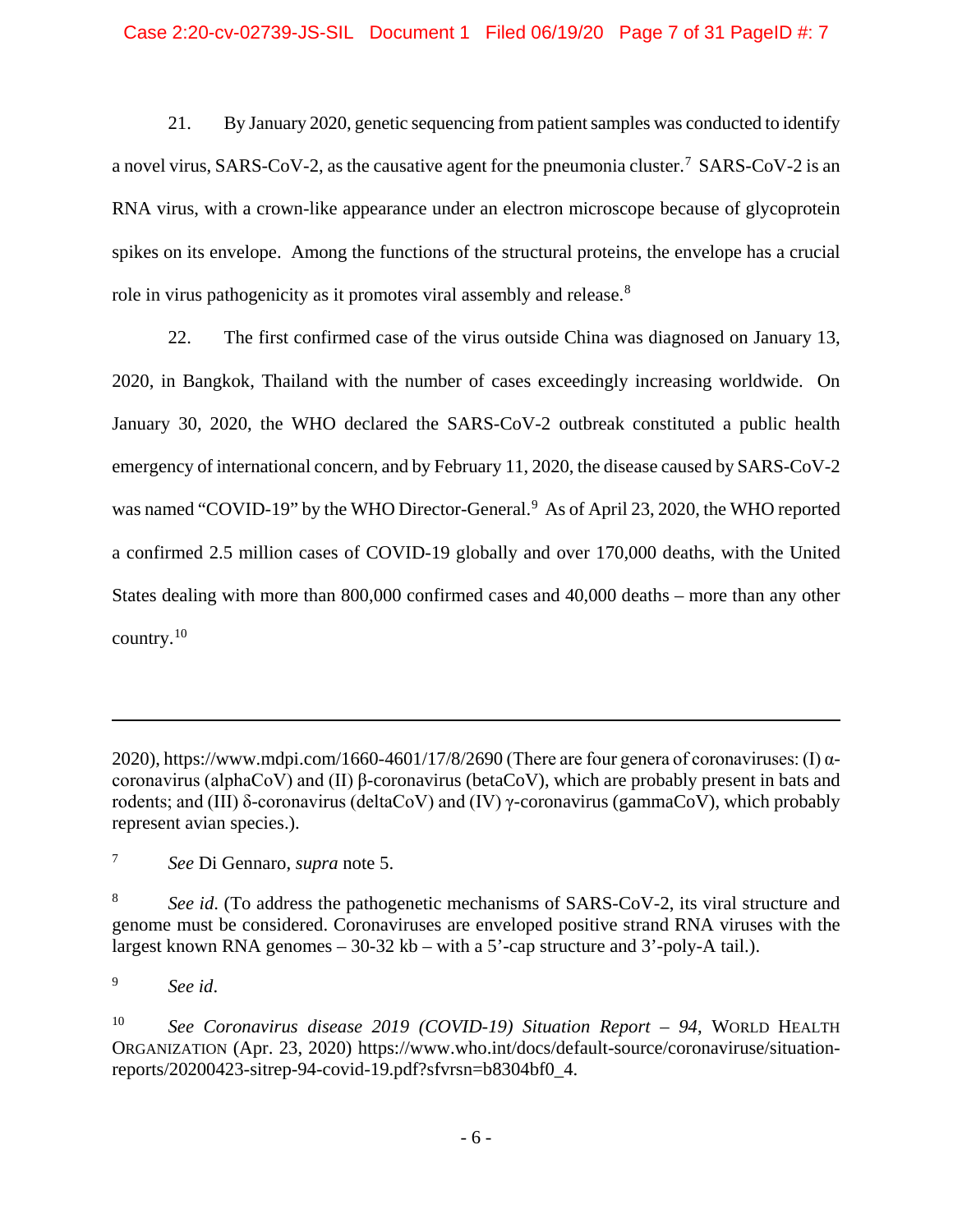### Case 2:20-cv-02739-JS-SIL Document 1 Filed 06/19/20 Page 8 of 31 PageID #: 8

23. The clinical features of COVID-19 vary from asymptomatic forms to fatal conditions of severe respiratory failure that requires ventilation and support in an intensive care unit ("ICU"). Pneumonia has been the most frequent severe manifestation of COVID-19, with symptoms of fever, cough, dyspnea, and bilateral infiltrates on chest imaging.<sup>11</sup> There are no specific treatments recommended for COVID-19, and no vaccine is currently available; so understanding the complexities of COVID-19 is ongoing.<sup>[12](#page-7-1)</sup>

24. It has now been discovered by scientists that COVID-19 has several modes of transmission. Pursuant to a "Situation Report" released by the WHO, the virus can be transmitted through symptomatic transmission, pre-symptomatic transmission, or asymptomatic transmission.<sup>[13](#page-7-2)</sup> Symptomatic transmission refers to transmission by an individual who is experiencing symptoms associated with the virus who then transfers COVID-19 to another individual. Data from published studies provide evidence that COVID-19 is primarily transmitted from symptomatic people to others

<span id="page-7-0"></span><sup>11</sup> *See* Di Gennaro, *supra* note 5 (Asymptomatic infections have also been described, but their frequency is unknown. Other, less common symptoms have included headaches, sore throat, and rhinorrhea. Along with respiratory symptoms, gastrointestinal symptoms (*e.g.*, nausea and diarrhea) have also been reported, and in some patients, they may be the presenting complaint.).

<span id="page-7-1"></span><sup>&</sup>lt;sup>12</sup> *See id.* (The treatment is symptomatic, and oxygen therapy represents the major treatment intervention for patients with severe infection. Mechanical ventilation may be necessary in cases of respiratory failure refractory to oxygen therapy, whereas hemodynamic support is essential for managing septic shock. Different strategies can be used depending on the severity of the patient and local epidemiology. Home management is appropriate for asymptomatic or paucisymtomatic patients. They need a daily assessment of body temperature, blood pressure, oxygen saturation and respiratory symptoms for about 14 days. Management of such patients should focus on prevention of transmission to others and monitoring for clinical status with prompt hospitalization if needed.).

<span id="page-7-2"></span><sup>13</sup> *See World Health Organization, Coronavirus disease 2019 (COVID-19) Situation Report – 73* (Apr. 3, 2020), https://www.who.int/docs/default-source/coronaviruse/situationreports/20200402-sitrep-73-covid-19.pdf?sfvrsn=5ae25bc7\_2.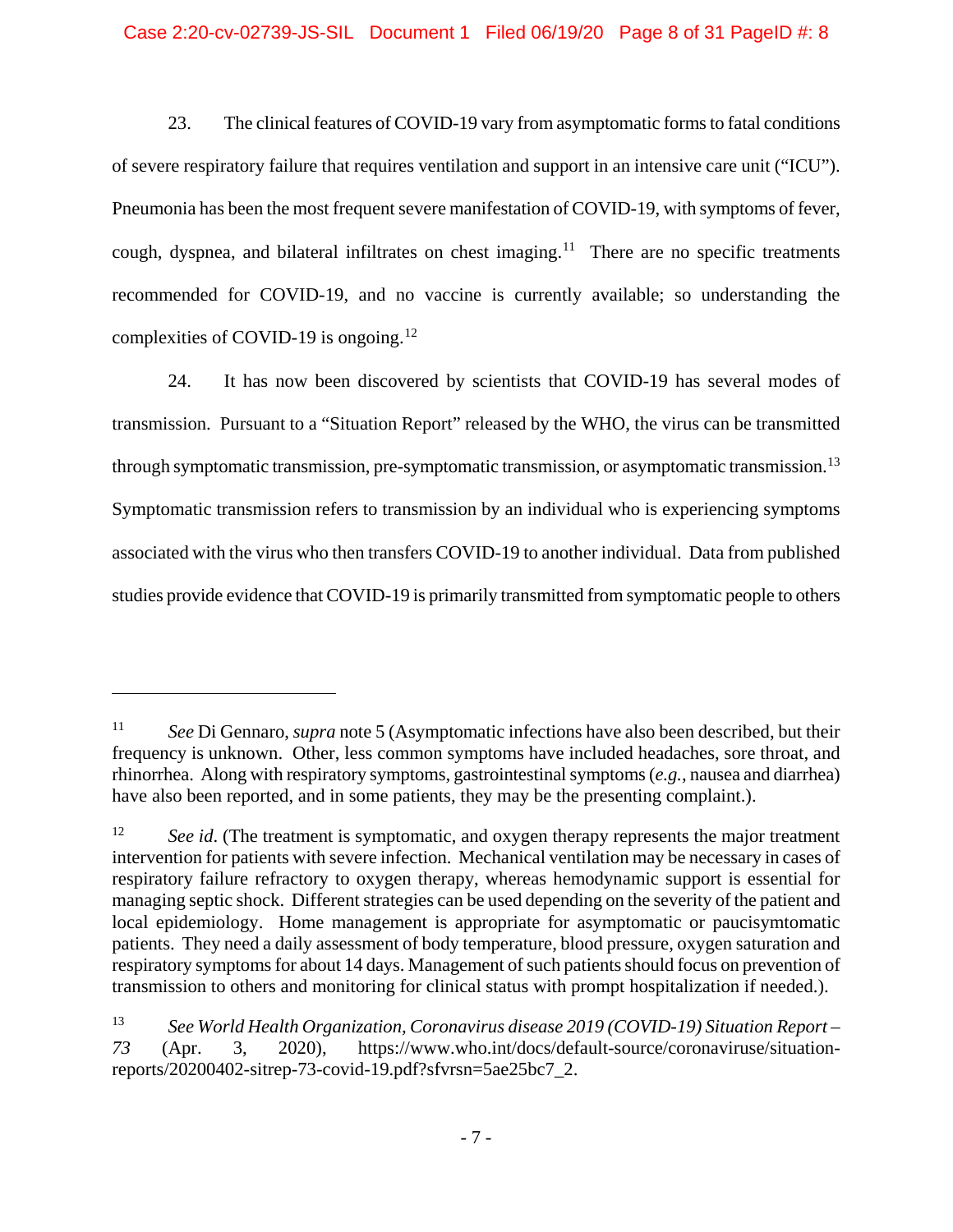## Case 2:20-cv-02739-JS-SIL Document 1 Filed 06/19/20 Page 9 of 31 PageID #: 9

who are in close contact through respiratory droplets, by direct contact with infected persons, or by contact with contaminated objects and surfaces.<sup>[14](#page-8-0)</sup>

25. The incubation period for COVID-19, which is the time between exposure to the virus (becoming infected) and symptom onset, averages 5-6 days, however, it can be up to 14 days.[15](#page-8-1) During this period, also known as the "presymptomatic" period, some infected persons can be contagious. For that reason, transmission from a pre-symptomatic case can occur before symptom onset. Pre-symptomatic transmission still requires the virus to be spread through infectious droplets or touching contaminated surfaces.<sup>[16](#page-8-2)</sup>

26. An individual who does not develop symptoms, an asymptomatic case of COVID-19, can still transmit the virus to another. Though there are few documented cases reported, it does not exclude the possibility that it has or may occur.<sup>[17](#page-8-3)</sup>

27. Not only is COVID-19 transmitted via human-to-human, but the WHO and scientific studies have confirmed that the virus can live on contaminated objects or surfaces. According to a study by scientists documented in *The New England Journal of Medicine*, COVID-19 was detectable

 $\overline{a}$ 

<span id="page-8-3"></span><sup>17</sup> *See id.*

<span id="page-8-0"></span><sup>&</sup>lt;sup>14</sup> *See id.* (Data from clinical and virologic studies that have collected repeated biological samples from confirmed patients provide evidence that shedding of the COVID-19 virus is highest in the upper respiratory tract (nose and throat) early in the course of the disease. That is, within the first three days from onset of symptoms. Preliminary data suggests that people may be more contagious around the time of symptom onset as compared to later on in the disease.).

<span id="page-8-1"></span><sup>15</sup> *See id.*

<span id="page-8-2"></span><sup>&</sup>lt;sup>16</sup> *See id.* (In a small number of case reports and studies, pre-symptomatic transmission has been documented through contact tracing efforts and enhanced investigation of clusters of confirmed cases. This is supported by data suggesting that some people can test positive for COVID-19 from 1-3 days before they develop symptoms. Thus, it is possible that people infected with COVID-19 can transmit the virus before significant symptoms develop.).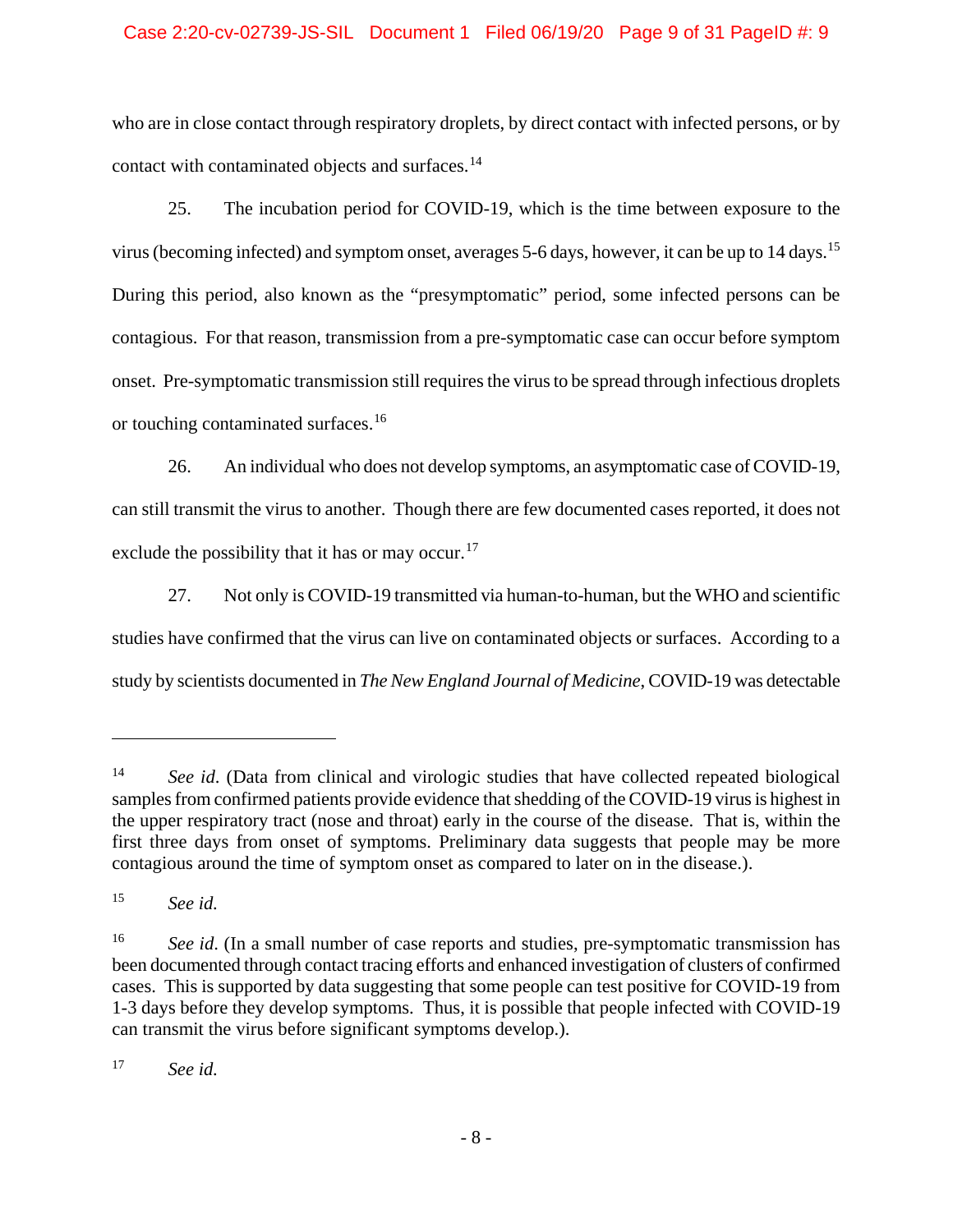in aerosols for up to three hours, up to four hours on copper, up to 24 hours on cardboard, and up to two to three days on plastic and stainless steel.<sup>18</sup> All of these materials are used in the preparation and service of food by restaurants. The results of the study suggest that individuals could get COVID-19 through indirect contact with surfaces or objects used by an infected person, whether or not they were symptomatic.

28. Another scientific study documented in the *Journal of Hospital Infection* found that human coronaviruses, such as SARS-CoV and MERS-CoV can remain infectious on inanimate surfaces at room temperature for up to nine days.<sup>19</sup> At a temperature of 30 degrees Celsius or more, the duration of persistence is shorter. Contamination of frequently touched surfaces is, therefore, a potential source of viral transmission.<sup>[20](#page-9-2)</sup> Though this study was not conclusive on COVID-19 itself, scientists are still grappling to understand this implication.

<span id="page-9-0"></span><sup>18</sup> *See* News Release, *New coronavirus stable for hours on surfaces*, NAT'L INSTS. OF HEALTH (Mar. 17, 2020), https://www.nih.gov/news-events/news-releases/new-coronavirus-stable-hourssurfaces; *see also* World Health Organization, *Modes of transmission of virus causing COVID-19: implications for IPC* (Mar. 29, 2020), https://www.who.int/news-room/commentaries/detail/modesof-transmission-of-virus-causing-covid-19-implications-for-ipc-precaution-recommendations (Airborne transmission of COVID-19 "may be possible in specific circumstances and settings in which procedures or support treatments that generate aerosols are performed; *i.e.*, endotracheal intubation, bronchoscopy, open suctioning, administration of nebulized treatment, manual ventilation before intubation, turning the patient to the prone position, disconnecting the patient from the ventilator, non-invasive positive-pressure ventilation, tracheostomy, and cardiopulmonary resuscitation.").

<span id="page-9-1"></span><sup>19</sup> *See* G. Kampf et al., *Persistence of coronaviruses on inanimate surfaces and their inactivation with biocidal agents*, J. HOSPITAL INFECTION (Jan. 31, 2020), https://www.journalofhospitalinfection.com/action/showPdf?pii=S0195-6701%2820% 2930046-3.

<span id="page-9-2"></span><sup>&</sup>lt;sup>20</sup> *See id.* (Although the viral load of coronaviruses on inanimate surfaces is not known during an outbreak situation, it seems plausible to reduce the viral load on surfaces by disinfection, especially of frequently touched surfaces in the immediate area surrounding a patient where the highest viral load can be expected. The WHO recommends ensuring that "environmental cleaning and disinfection procedures are followed consistently and correctly.").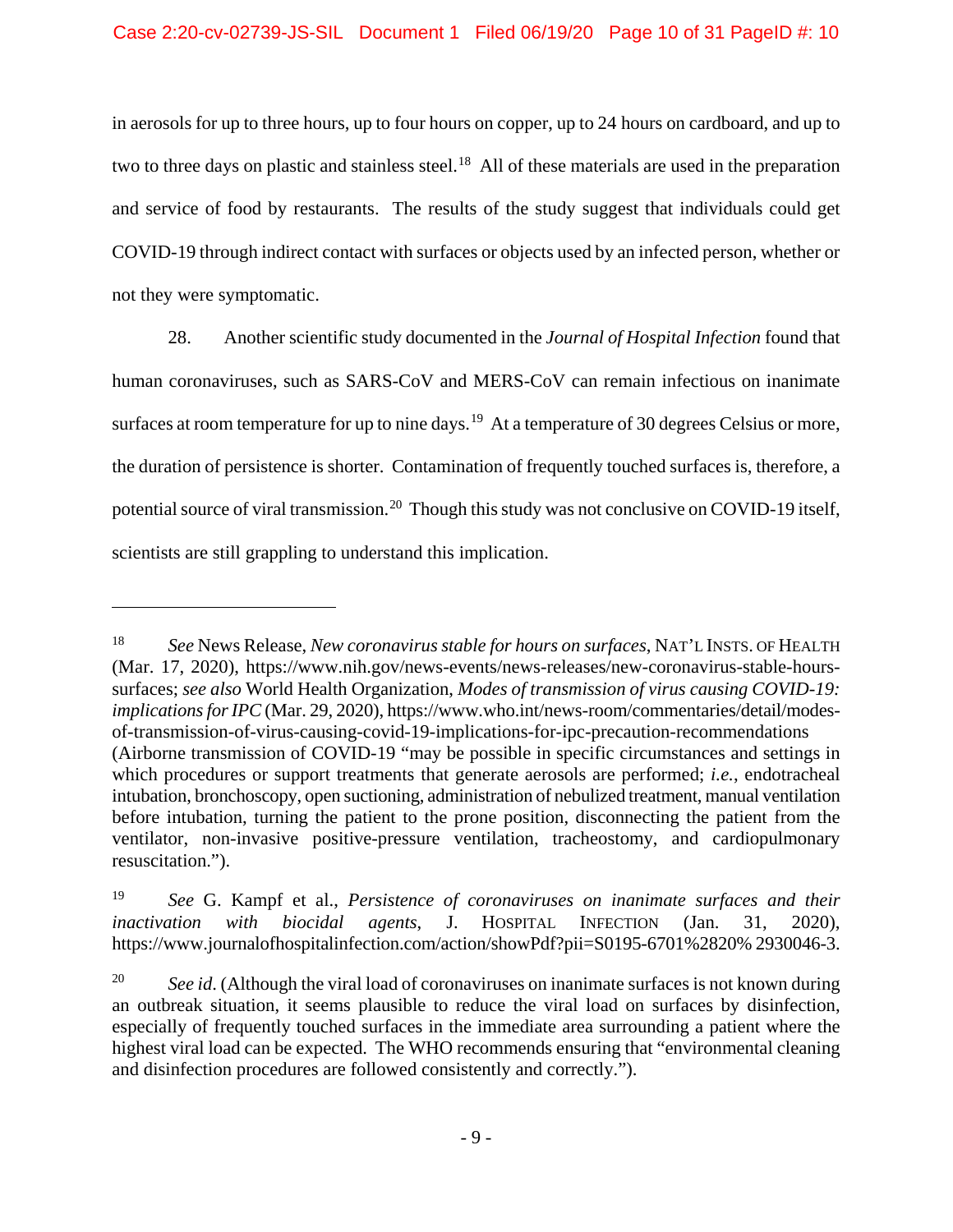29. On March 27, 2020, the CDC released a report entitled "*Public Health Responses to COVID-19 Outbreaks on Cruise Ships - Worldwide, February - March 2020.*"[21](#page-10-0) The report detailed that during this time frame, COVID-19 outbreaks associated with three different cruise ship voyages caused over 800 confirmed cases and ten deaths.<sup>22</sup> Of the individuals tested, a high proportion were found to be asymptomatic, which may explain the high rates on cruise ships. What is interesting about this study though, is that COVID-19 was identified on a variety of surfaces in cabins of both symptomatic and asymptomatic infected passengers up to 17 days after cabins were vacated on the Diamond Princess cruise line, but before disinfection procedures had been conducted.<sup>23</sup> The CDC

<span id="page-10-0"></span><sup>21</sup> *See* Leah F. Moriarty, MPH, *Public Health Responses to COVID-19 Outbreaks on Cruise Ships - Worldwide, February - March 2020*,CTRS. FOR DISEASE CONTROL &PREVENTION (Mar. 27, 2020), https://www.cdc.gov/mmwr/volumes/69/wr/mm6912e3.htm?s\_cid= mm6912e3\_w.

<span id="page-10-1"></span><sup>22</sup> *See id*. ("During February 7-23, 2020, the largest cluster of COVID-19 cases outside mainland China occurred on the Diamond Princess cruise ship, which was quarantined in the port of Yokohama, Japan, on February 3. . . . On March 6, cases of COVID-19 were identified in persons on the Grand Princess cruise ship off the coast of California; that ship was subsequently quarantined. By March 17, confirmed cases of COVID-19 had been associated with at least 25 additional cruise ship voyages. On February 21, CDC recommended avoiding travel on cruise ships in Southeast Asia; on March 8, this recommendation was broadened to include deferring all cruise ship travel worldwide for those with underlying health conditions and for persons [over] 65 years. On March 13, the Cruise Lines International Association announced a 30-day voluntary suspension of cruise operations in the United States. CDC issued a level 3 travel warning on March 17, recommending that all cruise travel be deferred worldwide.").

<span id="page-10-2"></span><sup>&</sup>lt;sup>23</sup> See id. ("Cruise ships are often settings for outbreaks of infectious diseases because of their closed environment, contact between travelers from many countries, and crew transfers between ships. On the Diamond Princess, transmission largely occurred among passengers before quarantine was implemented, whereas crew infections peaked after quarantine. . . . On the Grand Princess, crew members were likely infected on voyage A and then transmitted [COVID-19] to passengers on voyage B. The results of testing of passengers and crew on board the Diamond Princess demonstrated a high proportion (46.5%) of asymptomatic infections at the time of testing. Available statistical models of the Diamond Princess outbreak suggest that 17.9% of infected persons never developed symptoms. . . . A high proportion of asymptomatic infections could partially explain the high attack rate among cruise ship passengers and crew. . . . Although these data cannot be used to determine whether transmission occurred from contaminated surfaces, further study of fomite transmission of [COVID-19] aboard cruise ships is warranted.").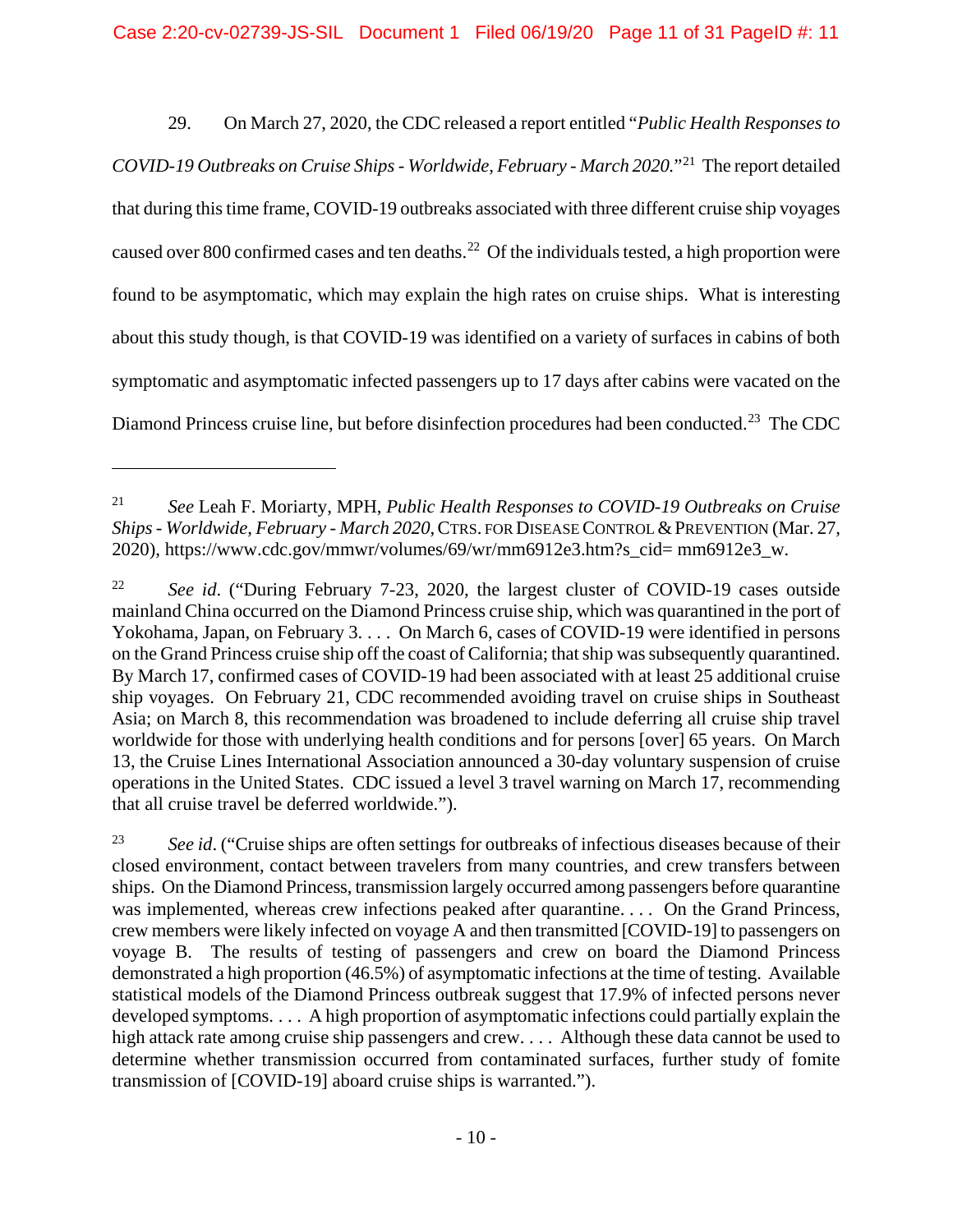#### Case 2:20-cv-02739-JS-SIL Document 1 Filed 06/19/20 Page 12 of 31 PageID #: 12

notes that more studies are required to understand the perpetuation of transmission, but what is clear is the uncertainty around COVID-19 and its implications for the lawful and safe functioning of a variety of businesses, most significantly, food service businesses.

30. Without a vaccine to protect against COVID-19, effective control of the outbreak relies on measures designed to reduce human-to-human and surface-to-human exposure. Recent information on the CDC's website provides that COVID-19 spreads when people are within six feet of each other or when a person comes in contact with a surface or object that has the virus on it.<sup>[24](#page-11-0)</sup> Various other sources state that close contact with a person with the virus or surfaces where the virus is found can transmit the virus. $25$ 

31. The secondary exposure of the surface-to-humans is particularly acute in places where the public gathers typically to socialize, eat, drink, shop, be entertained, and go for recreation. This is why the CDC recommends that in viral outbreaks individuals who are infected stay at home and those who are not sick engage in preventive measures such as constant hand washing and avoiding activities that would bring them into close proximity of people with the virus or surfaces where the virus may reside. However, because these recommendations have proven ineffective to minimize the spread of COVID-19, containment efforts have led to civil authorities issuing orders

<span id="page-11-0"></span><sup>24</sup> *See* Centers for Disease Control and Prevention, *How COVID-19 Spreads*, https://www.cdc.gov/coronavirus/2019-ncov/prevent-getting-sick/how-COVID-spreads.html (last visited June 19, 2020).

<span id="page-11-1"></span><sup>25</sup> *See* Kampf, *supra* note 18 (remains infectious from two hours to 28 days depending on conditions); *see also* Nina Bai, *Why One Test May Not Be Enough*, UCSF (Feb. 13, 2020), https://www.ucsf.edu/news/2020/02/416671/how-new-coronavirus-spreads-and-progresses-andwhy-one-test-may-not-be-enough (door knobs and table tops can contain the virus); Heather Murphy, *Surfaces? Sneezes? Sex? How the Coronavirus Can and Cannot Spread*, N.Y.TIMES (Mar. 19, 2020), https://www.nytimes.com/2020/03/02/health/coronavirus-how-it-spreads.html (virus can remain on metal and plastic for several days).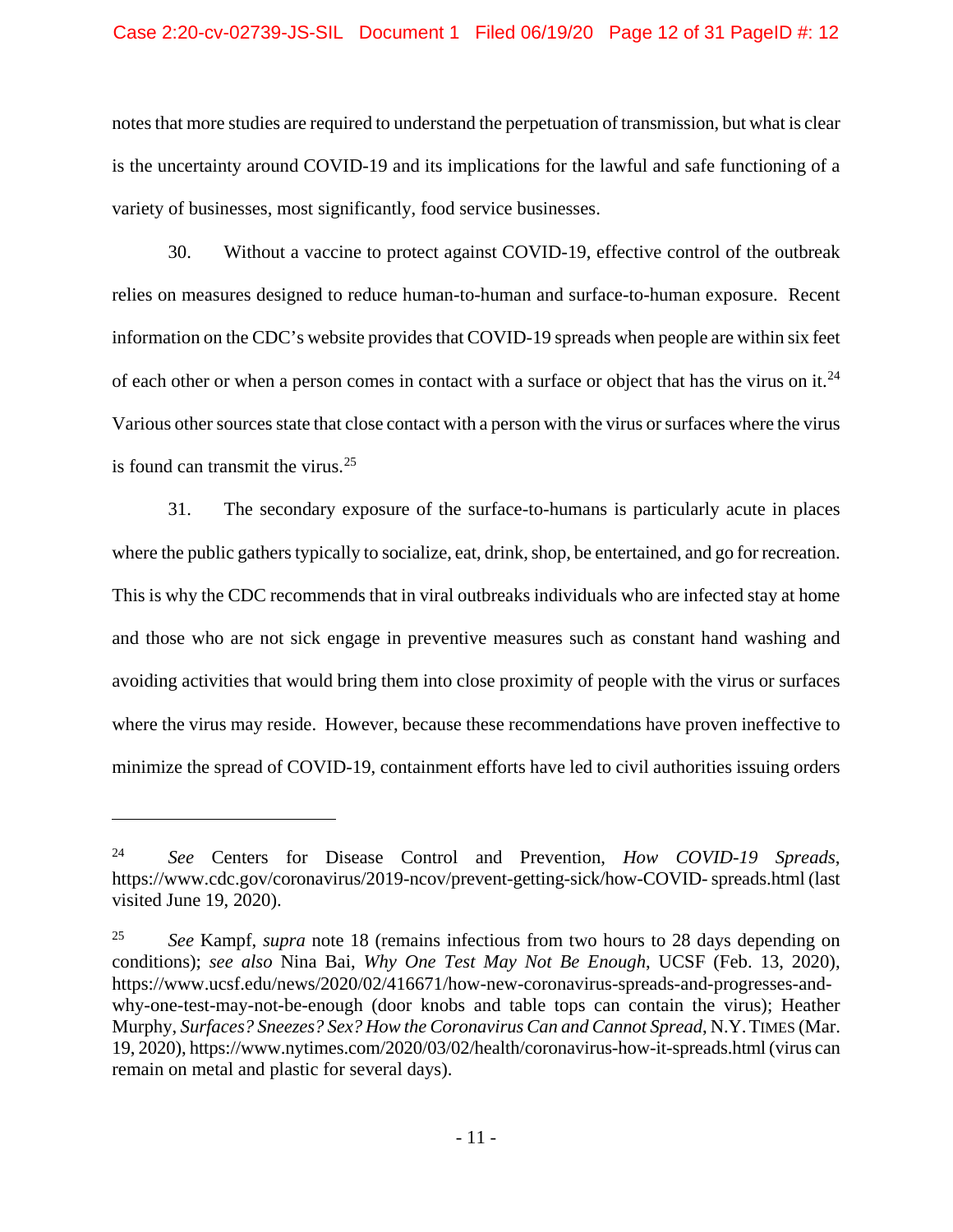closing many business establishments, including restaurants, bars, hotels, theaters, personal care salons, gyms, and schools, and mandating social distancing among the population. This has caused the cancelation of sporting events, parades, and concerts, the closure of amusement parks, and substantial travel restrictions. In addition, to conserve medical supplies, orders have been issued prohibiting the performance of non-urgent or non-emergency elective procedures and surgeries, forcing the suspension of operations at many medical, surgical, therapeutic, and dental practices.

32. New York was one of the first States to issue a stay-at home order. On March 16, 2020, Gov. Cuomo, in conjunction with New Jersey Governor Phil Murphy and Connecticut Governor Ned Lamont ordered that as of 8 p.m. that evening, all gyms, movie theaters, bars and casinos were to be closed and restaurants were limited to take-out and delivery orders only. On March 22, 2020, Gov. Cuomo issued a "stay at home" order, ordering New York residents to stay at home except for necessary travel and mandated that all non-essential businesses close until further notice.

33. Such "stay-at-home" orders are in effect in all but five states: more than 30 states have closed all non-essential businesses with additional states enacting measures to curtail business operations, all 50 states have closed schools, and nearly all states have closed restaurants and bars for services other than take-out and delivery (the "Closure Orders").<sup>[26](#page-12-0)</sup>

<span id="page-12-0"></span><sup>26</sup> *See* Heather Murphy, *Surfaces? Sneezes? Sex? How the Coronavirus Can and Cannot Spread*, THE NEW YORK TIMES (May 26, 2020, https://www.nytimes.com/interactive/2020/us/coronavirus-stay-at-home-order.html; *State Data and Policy Actions to Address Coronavirus*, KFF (June 16, 2020), https://www.kff.org/coronaviruscovid-19/issue-brief/state-data-and-policy-actions-to-address-coronavirus/.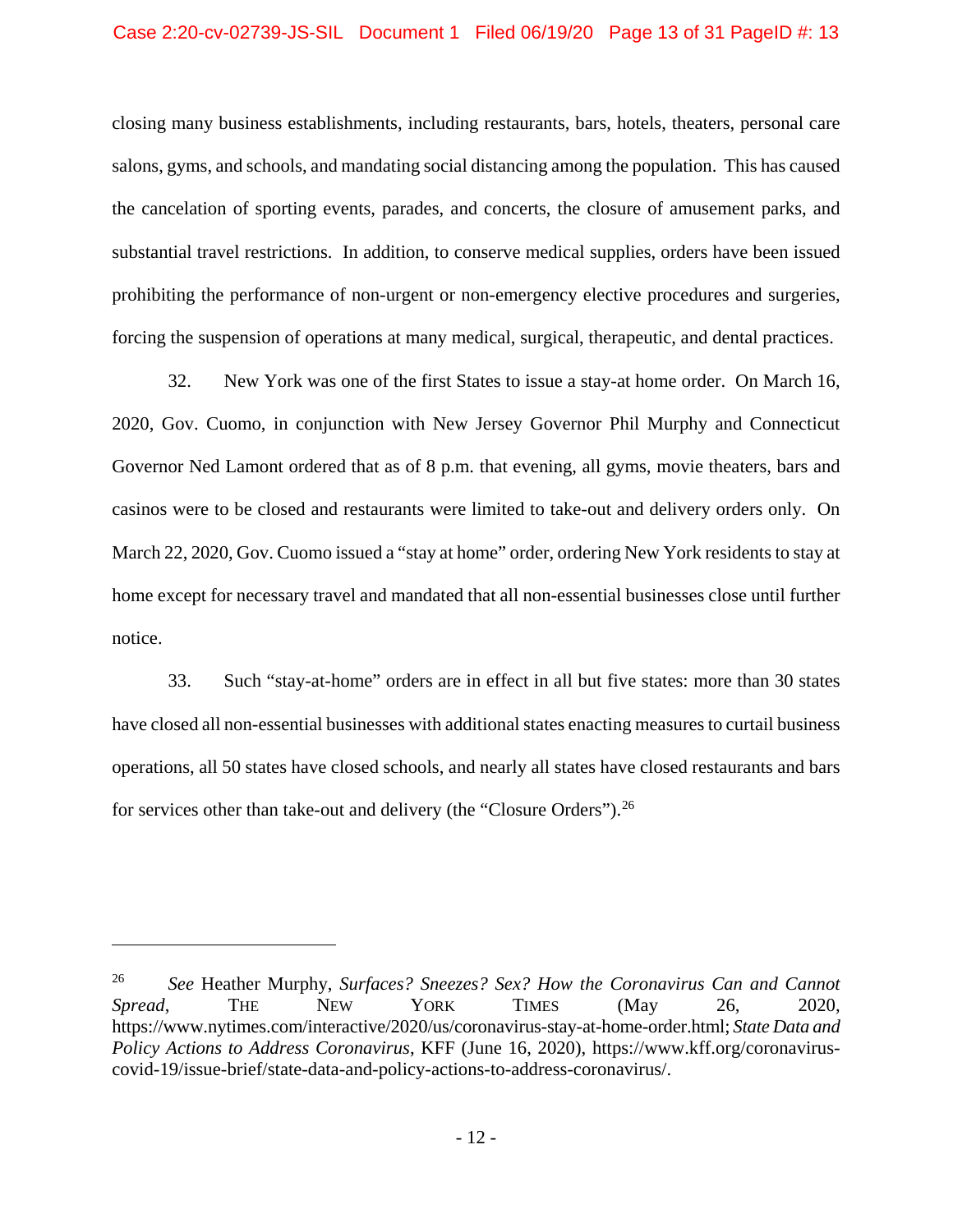## **Defendants' Standard Uniform All-Risk Commercial Property Insurance Policies**

34. The insurance policies Defendants issued to Plaintiff and the Class members are "all risk" commercial property polices which cover loss or damage to the covered premises resulting from all risks other than those expressly excluded.

35. Plaintiff's Policy, as well as the Policies of other Class members, are standard forms that are used by Defendants for all insureds having applicable coverage and provide identical or substantially similar coverage for all Class members.

## **PLAINTIFF'S FACTUAL ALLEGATIONS**

36. Among the coverages provided by the Policy was business interruption insurance,

which, generally, would indemnify Plaintiff for lost income and profits in the event that its business was shut down.

37. The Commercial Property Business Income (And Extra Expense) Coverage Form,

form CP 00 30 10 12, in Plaintiff's Policy provides the following:

A. Business Income

We will pay for the actual loss of Business Income you sustain due to the necessary "suspension" of your "operations" during the "period of restoration". The "suspension" must be caused by direct physical loss of or damage to property at premises which are described in the Declarations and for which a Business Income Limit of Insurance is shown in the Declarations. The loss or damage must be caused by or result from a Covered Cause of Loss. With respect to loss of or damage to personal property in the open or personal property in a vehicle, the described premises include the area within 100 feet of the site at which the described premises are located.

\* \* \*

5. Additional Coverages

a. Civil Authority

In this Additional Coverage, Civil Authority, the described premises to which this Coverage Form applies, as shown In the Declarations.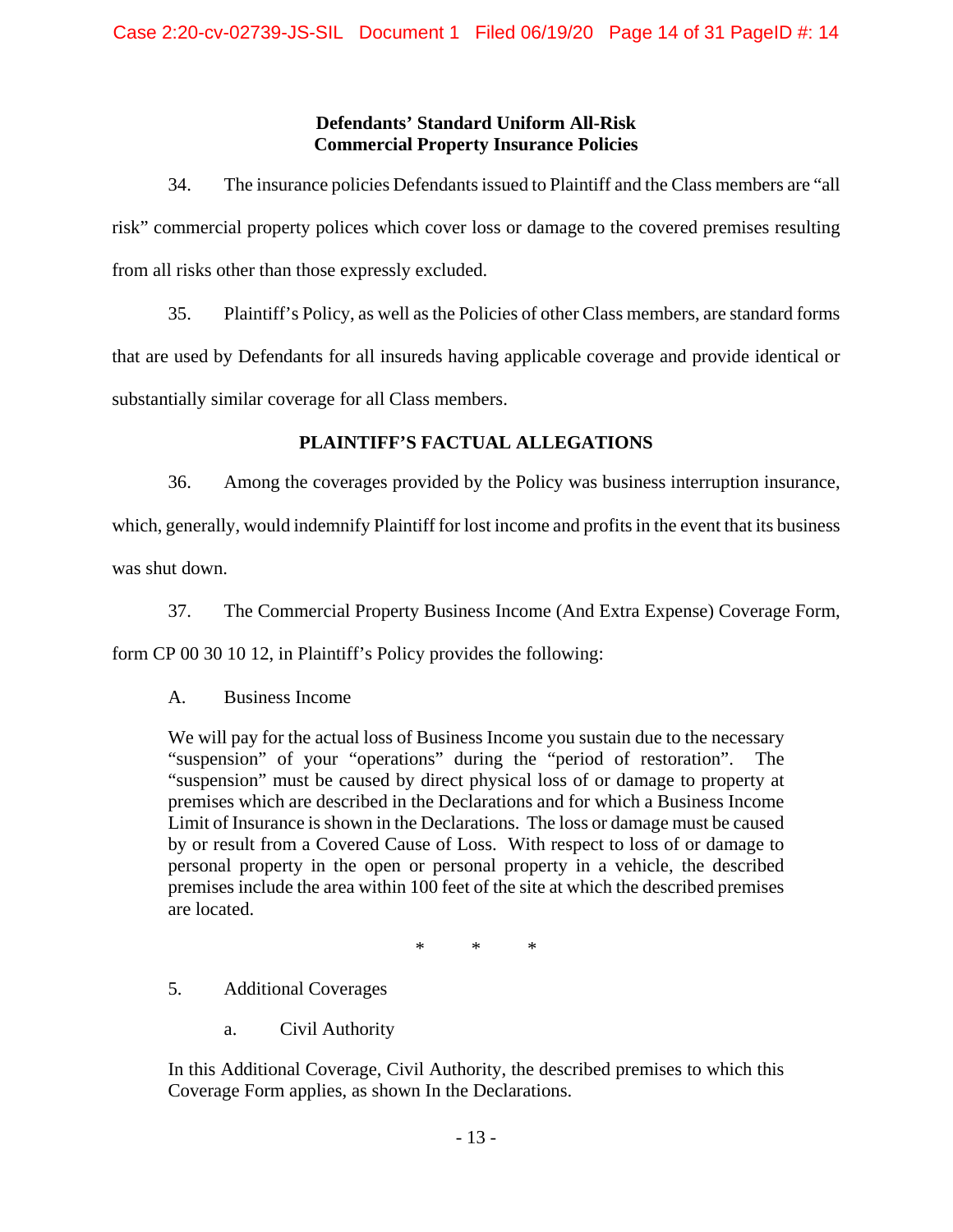When a Covered Cause of Loss causes damage to property other than property at the described premises, we will pay for the actual loss of Business Income you sustain and necessary Extra Expense caused by action of civil authority that prohibits access to the descried premises, provided that both of the following apply:

(1) Access to the area immediately surrounding the damaged property is prohibited by civil authority as a result of the damage, and the described premises are within that area but are not more than one mile from the damaged property; and

(2) The action of civil authority is taken in response to dangerous physical conditions resulting from the damage or continuation of the Covered Cause of Loss that caused the damage, or the action is taken to enable a civil authority to have unimpeded access to the damaged property.

Civil Authority Coverage for Business income will begin 72 hours after the time of the first action of civil authority that prohibits access to the described premises and will apply for a period of up to four consecutive weeks from the date on which the coverage began.

Civil Authority Coverage for Extra Expense will begin immediately after the time of the first action of civil authority that prohibits access to the described premises and will end:

- (1) Four consecutive weeks after the date of that action; or
- (2) When your Civil Authority Coverage for Business Income ends;

\* \* \*

38. The Cause of Loss – Special Form, form CP 10 30 10 12, in Plaintiff's Policy provides the following:

\* \* \*

B. Exclusions

\* \* \*

2. We will not pay for loss or damage caused by or resulting from any of the following:

\* \* \*

I. Discharge, dispersal, seepage, migration, release or escape of "pollutants" unless the discharge, dispersal, seepage, migration, release or escape is itself caused by any of the "specified causes of loss". But if the discharge, dispersal,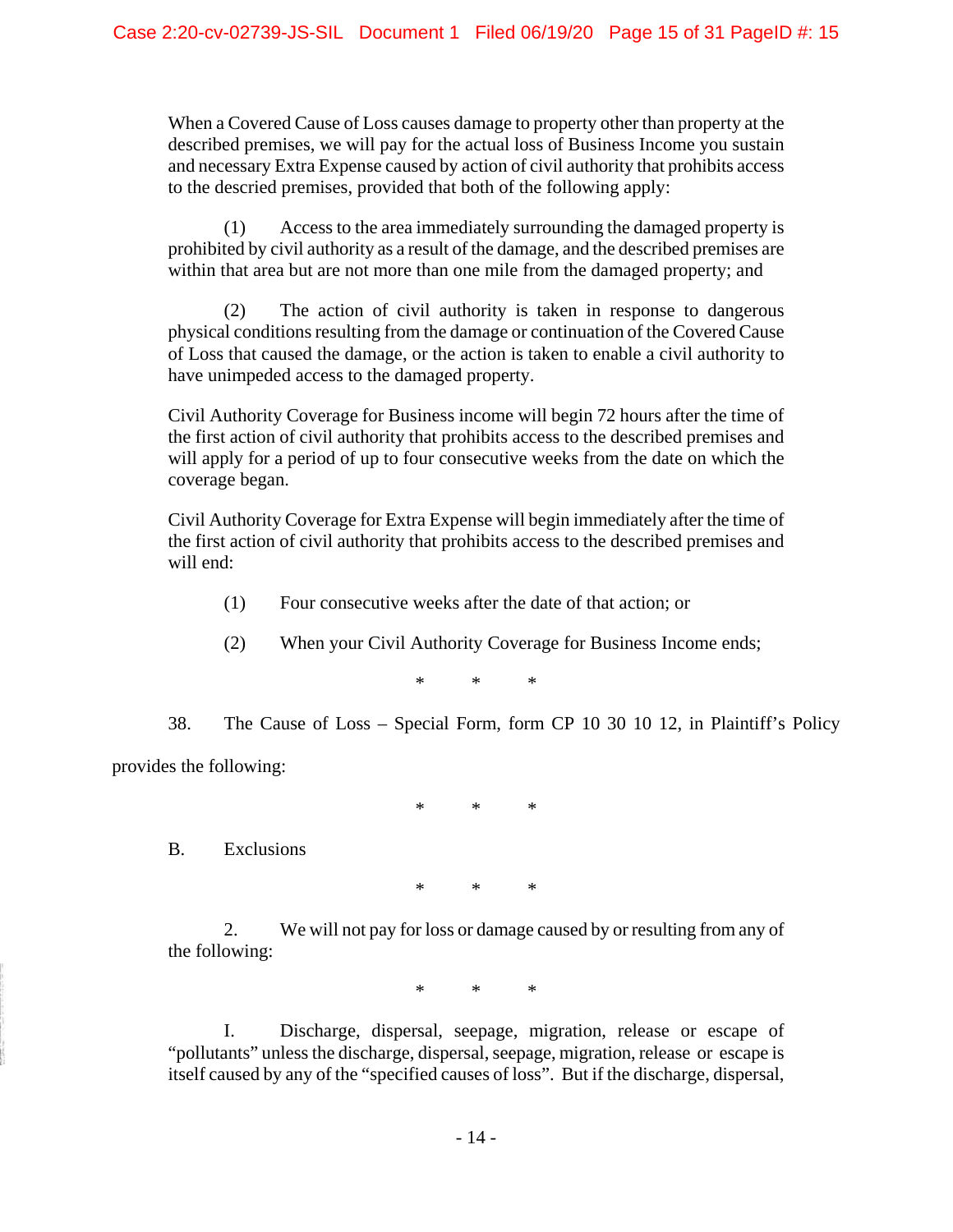seepage, migration, release or escape of "pollutants" result in a "specified causes of loss", we will pay for the loss or damage caused by that "specified causes of loss".

\* \* \*

"**Specified causes of loss" means the following: fire; lightning; explosion; windstorm or hail; smoke; aircraft or vehicle; riot or civil commotion; vandalism; leakage from fire-extinguishing equipment; sinkhole collapse; volcanic action; falling object; weight of snow, ice or sleet; water damage**.

\* \* \*

39. The New York-Exclusion of Loss Due to Virus or Bacteria, form CP 01 78 08 08, in

Plaintiff's Policy provides the following:

### **COMMERCIAL PROPERTY COVERAGE PART**

A. The exclusion set for In Paragraph B. applies to all coverage under all forms and endorsements that comprise this Coverage part or Policy, including but not limited to forms or endorsements that cover property damage to buildings or personal property and forms or endorsements that cover business Income, extra expense or action of civil authority.

B. We will not pay for loss or damage caused by or resulting from any virus, bacterium or micro-organism that induces or is capable of inducing physical distress, illness or disease.

However, this exclusion does not apply to loss or damage caused by or resulting from "fungus", wet rot or dry rot. Such loss or damage is addressed in a separate exclusion in this Coverage Part or Policy.

C. The terms of the exclusion in Paragraph B., or the inapplicability of this exclusion to a particular loss, do not serve to create coverage for any loss that would otherwise be excluded under this Coverage Part.

40. Plaintiff and all similarly situated Class members have suffered a direct physical loss

of and damage to their property because they have been unable to use their property for its intended

purpose.

41. The Policy does not contain any reference to pandemic or exclusions for pandemics.

The exclusion of loss due to "virus or bacteria" contained in the form CP 01 78 08 08 is not

applicable because Plaintiff's, and other class members', losses were not caused by any of the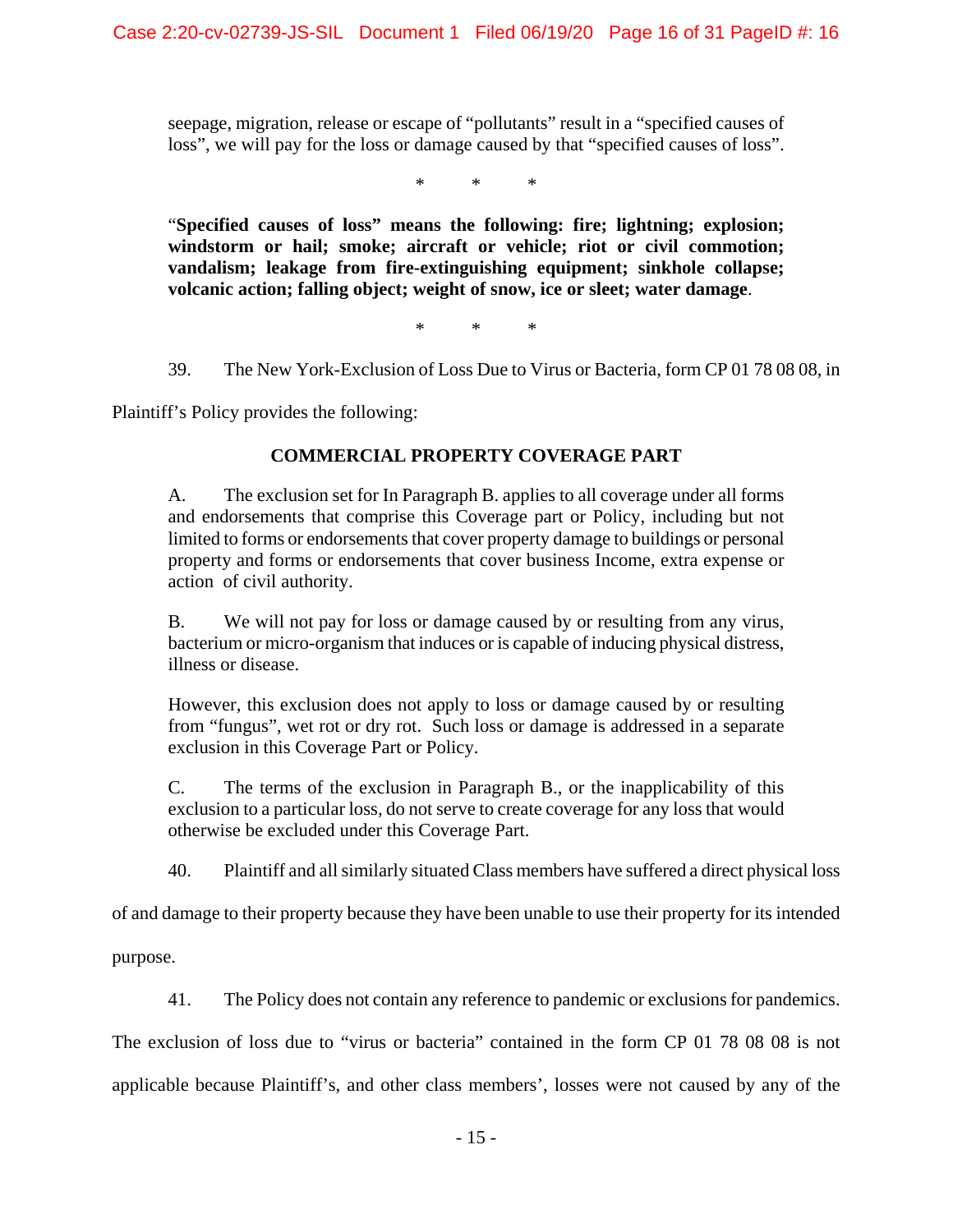actions set forth in the endorsement, and/or because other provisions make clear such exclusion is not applicable to certain losses, including food contamination losses. Rather, the efficient proximate cause of Plaintiff's, and other Class members' losses, were the Closure Orders.

## **The Closure Orders Have Affected Policyholders Nationwide.**

42. The Closure Orders are physically impacting private commercial property throughout the United States and the State of New York, threatening the survival of thousands of restaurants, retail establishments, and other businesses that have had their business operations suspended or curtailed indefinitely by order of civil authorities.

43. Defendants do not intend to cover losses caused by the Closure Orders as part of business interruption coverage. As aforementioned, Defendants denied Plaintiff's claim, even though Plaintiff was forced to close due to the Closure Orders. On information and belief, Defendants have denied similar claims by other Class members across-the-board, a practice which is belied by not only the express terms of the insurance policies, but also: (a) the Small Business Administration's requirement that "reimbursement" from "business interruption insurance" be submitted along with an application for an Economic Injury Disaster Loan ("EIDL") loan;<sup>[27](#page-16-0)</sup> and (b) America's SBDC, whose COVID-19 newsletter expressly states, "Business interruption insurance also applies if government actions cause operations to cease temporarily, which results in a loss for a firm."<sup>[28](#page-16-1)</sup>

<span id="page-16-0"></span><sup>27</sup> *Applying for SBA Disaster Loans (EIDL)* at 12, U.S. SMALL BUS. ADMIN. (Mar. 26, 2020), https://www.sba.gov/sites/default/files/articles/EIDL Information and Documentation - 3-30-2020\_FINAL\_2\_pm.pdf.

<span id="page-16-1"></span><sup>28</sup> *COVID-19: The Latest News and Resources for Your Business*, at 15, AMERICA'S SBDC (Mar. 20, 2020), https://www.dropbox.com/s/jcw2iw9vk2hcq9y/COVID%2019%20- %20Rev6.pdf?dl=0.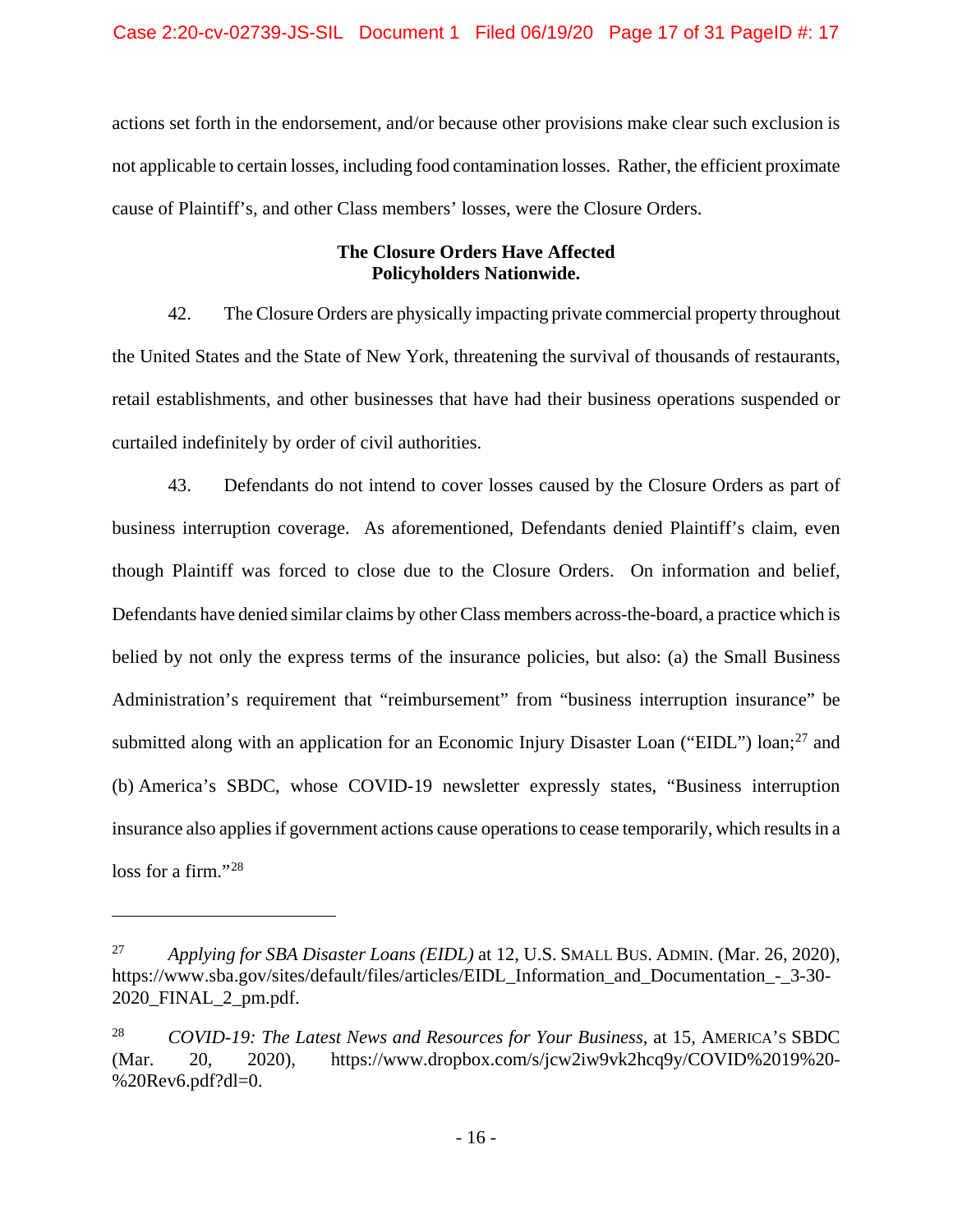44. As a result, many small businesses that maintain commercial multi-peril insurance policies with business interruption coverage will have significant uninsured losses absent declaratory relief from this Court. Indeed, even if state and local governments re-open, small businesses will almost certainly still be under social-distancing mandates and will continue to experience diminishing revenues due to the loss of covered property.

45. A declaratory judgment determining that the Business Income loss and Extra Expense coverage provided in standard commercial property insurance policies applies to the suspension, curtailment, and interruption of business operations resulting from measures put into place by civil authorities is necessary to prevent plaintiff and similarly situated Class members from being denied critical coverage for which they have paid premiums.

## **CLASS ACTION ALLEGATIONS**

46. Plaintiff brings this lawsuit pursuant to Federal Rule of Civil Procedure 23(a) and (b)(3) on behalf of itself and all other persons similarly situated.

47. The Multi-State Class is defined as:

All entities who have entered into standard all-risk commercial property insurance policies with AmTrust Financial insuring property in Arizona, California, Colorado, Connecticut, District of Columbia, Florida, Georgia, Illinois, Kansas, Maine, Maryland, Massachusetts, Michigan, Missouri, Nevada, New Hampshire, New Jersey, New York, North Carolina, Ohio, Oklahoma, Oregon, Pennsylvania, Tennessee, Texas, Vermont, Washington, and Wisconsin, where such policies provide for business income loss and extra expense coverage and do not exclude coverage for pandemics, and who have suffered losses due to measures put in place by civil authorities' stay-at-home or shelter-in-place orders since March 15, 2020.

48. The New York Sub-Class is defined as:

All entities who have entered into standard all-risk commercial property insurance policies with Defendants insuring property in New York, where such policies provide for business income loss and extra expense coverage and do not exclude coverage for pandemics, and who have suffered losses due to measures put in place by civil authorities' stay-at-home or shelter-in-place orders since March 15, 2020.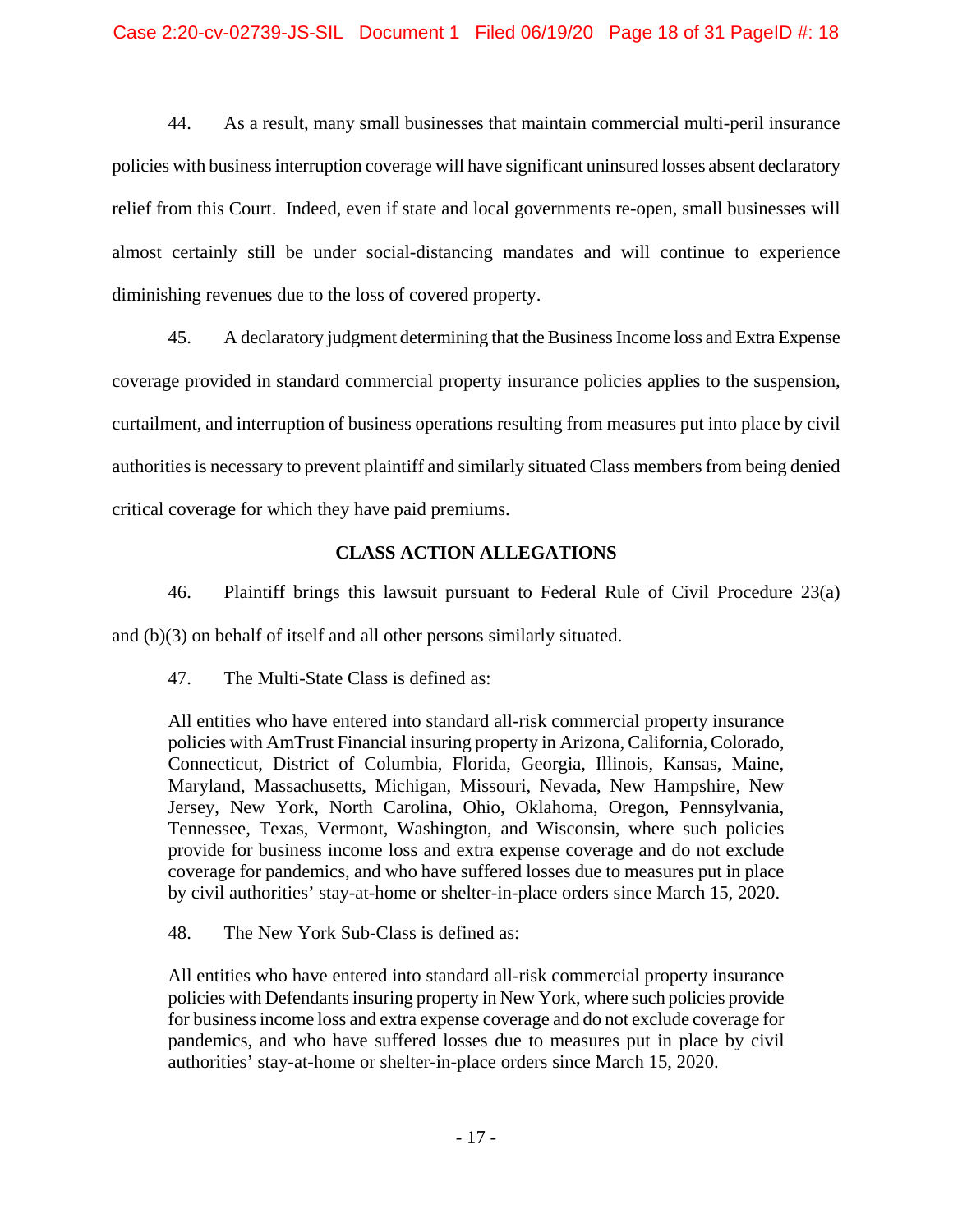#### Case 2:20-cv-02739-JS-SIL Document 1 Filed 06/19/20 Page 19 of 31 PageID #: 19

Excluded from each class are the Defendants, its employees, officers, directors, legal representatives, heirs, successors, and wholly or partly owned subsidiaries or affiliated companies; Class Counsel and their employees; and the judicial officers and their immediate family members and associated court staff assigned to this case.

49. Plaintiff reserves the right to modify, expand, or amend the definitions of the proposed classes following the discovery period and before the Court determines whether class certification is appropriate.

50. Certification of Plaintiff's claims for class-wide treatment is appropriate because Plaintiff can prove the elements of its claims on a class-wide basis using the same evidence as would prove those elements in individual actions alleging the same claims.

#### **Numerosity**

51. This action satisfies the requirements of Federal Rule of Civil Procedure 23(a)(1). The Class numbers is at least in the hundreds and consists of geographically dispersed business entities who are insured for business interruption losses. AmTrust Financial sells its insurance policies in Arizona, California, Colorado, Connecticut, District of Columbia, Florida, Georgia, Illinois, Kansas, Maine, Maryland, Massachusetts, Michigan, Missouri, Nevada, New Hampshire, New Jersey, New York, North Carolina, Ohio, Oklahoma, Oregon, Pennsylvania, Tennessee, Texas, Vermont, Washington, and Wisconsin, and therefore joinder of the Class members is impracticable.

52. The identity of Class members is ascertainable, as the names and addresses of all Class members can be identified by Defendants or their agent's books and records. Plaintiff anticipates providing appropriate notice to the certified Class in compliance with Federal Rule of Civil Procedure 23(c)(2)(A) and/or (B), to be approved by the Court after class certification, or pursuant to court order under Federal Rule of Civil Procedure 23(d).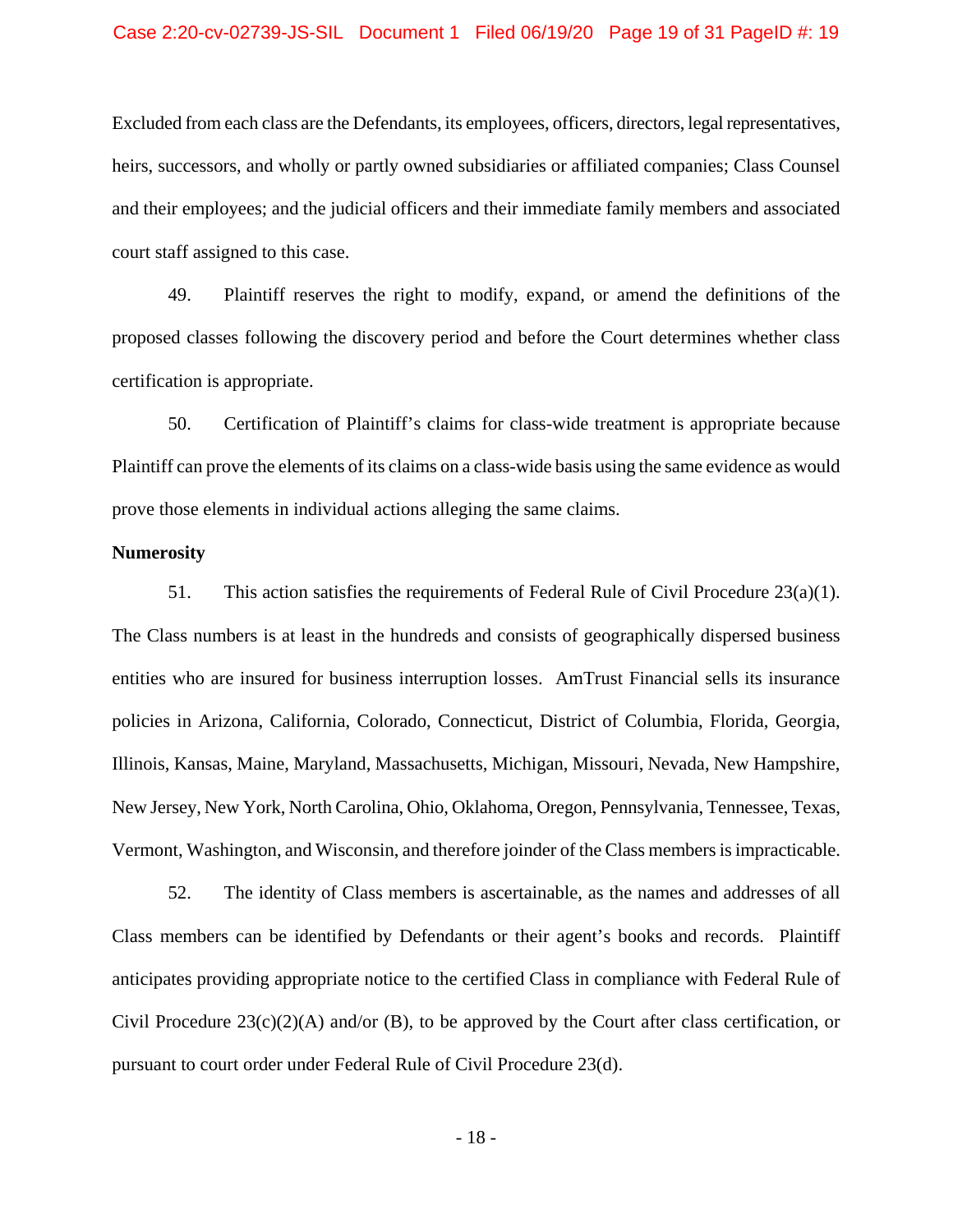#### **Typicality**

53. This action satisfies the requirements of Federal Rule of Civil Procedure 23(a)(3) because Plaintiff's claims are typical of the claims of each of the Class members, as all Class members were and are similarly affected and their claims arise from the same all-risk commercial property insurance policy provisions entered into with Defendants. Each Class member's insurance policy contains the same form providing coverage for business income loss. None of the forms exclude coverage due to a governmental action intended to reduce the effect of the ongoing global pandemic. As a result, a declaratory judgment as to the rights and obligations under Plaintiff's Policy will address the rights and obligations of all Class members.

## **Adequacy of Representation**

54. Plaintiff is committed to prosecuting the action, will fairly and adequately protect the interests of the members of the Class, and has retained counsel competent and experienced in class action litigation, including litigation relating to insurance policies. Plaintiff is aware of no interests antagonistic to or in conflict with other members of the Class. Plaintiff anticipates no difficulty in the management of this litigation as a class action.

### **Commonality**

55. This action satisfies the requirements of Federal Rule of Civil Procedure 23(a)(2) because there are questions of law and fact that are common to each of the classes. These common questions predominate over any questions affecting only individual Class members. The questions of law and fact common to the Class include, but are not limited to:

(a) Whether there is an actual controversy between Plaintiff and Defendants as to the rights, duties, responsibilities and obligations of the parties under the business interruption coverage provisions in standard all-risk commercial property insurance policies;

- 19 -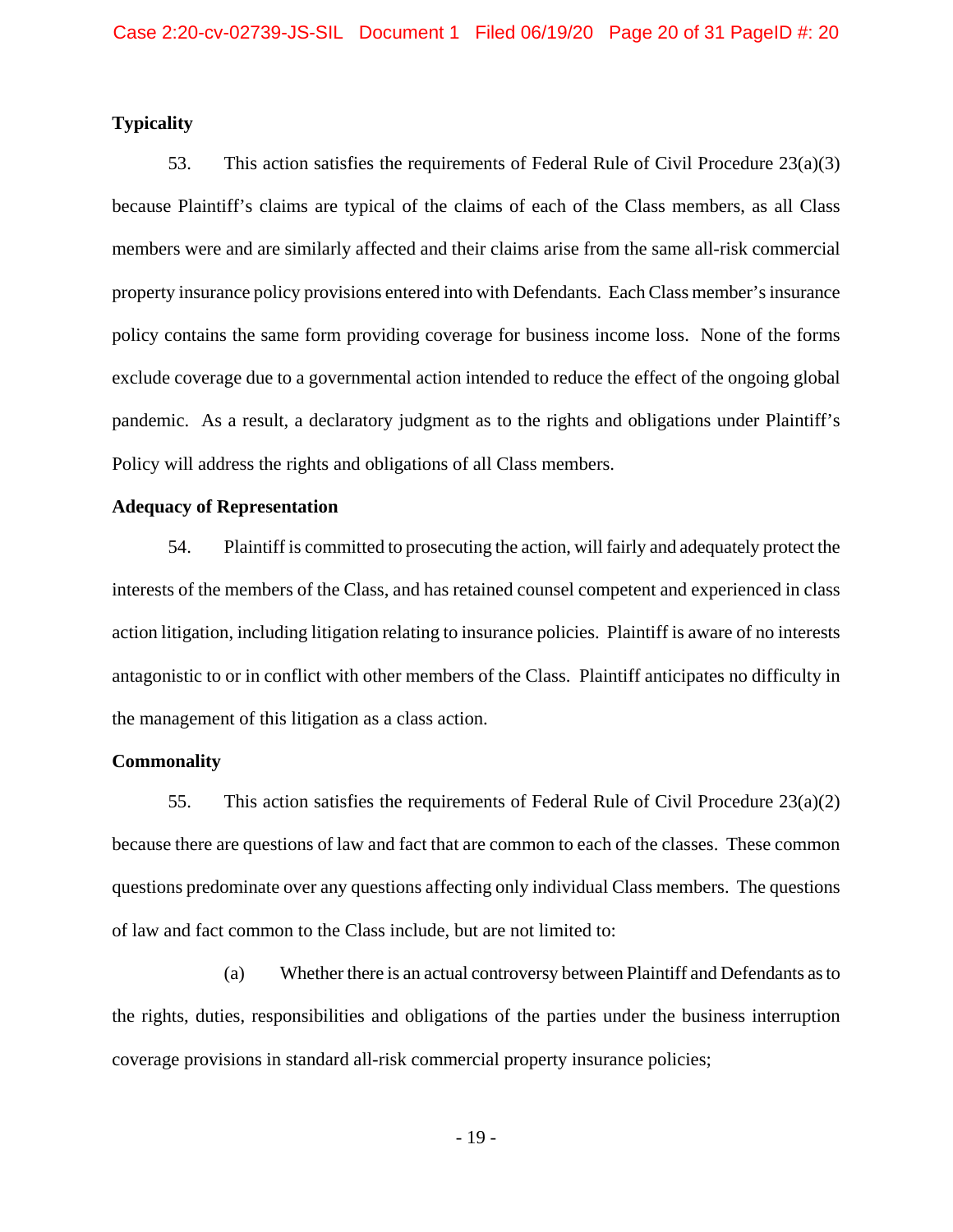(b) Whether measures in response to the COVID-19 pandemic are excluded from Plaintiff's and the Class members' standard all-risk commercial property insurance policies;

(c) Whether the measures put in place by civil authorities' stay-at-home or shelter-in-place orders since March 15, 2020 caused physical loss or damage to covered commercial property;

(d) Whether Defendants have repudiated and anticipatorily breached the all-risk commercial property insurance policies it issued with business interruption coverage by intending to deny claims for coverage; and

(e) Whether Plaintiff and the Class members suffered damages as a result of the anticipatory breach by Defendants.

#### **Superiority/Predominance**

56. This action satisfies the requirements of Federal Rule of Civil Procedure 23(b)(3). A class action is superior to other available methods for the fair and efficient adjudication of the rights of the Class members. The joinder of individual Class members is impracticable because of the vast number of Class members who have entered into the standard all-risk commercial property insurance policies with Defendants.

57. Because a declaratory judgment as to the rights and obligations under the uniform allrisk commercial property insurance policies will apply to all Class members, most or all Class members would have no rational economic interest in individually controlling the prosecution of specific actions. The burden imposed on the judicial system by individual litigation, and to Defendants, by even a small fraction of the Class members, would be substantial.

58. In comparison to piecemeal litigation, class action litigation presents far fewer management difficulties, far better conserves the resources of both the judiciary and the parties, and far more effectively protects the rights of each Class member. The benefits to the legitimate interests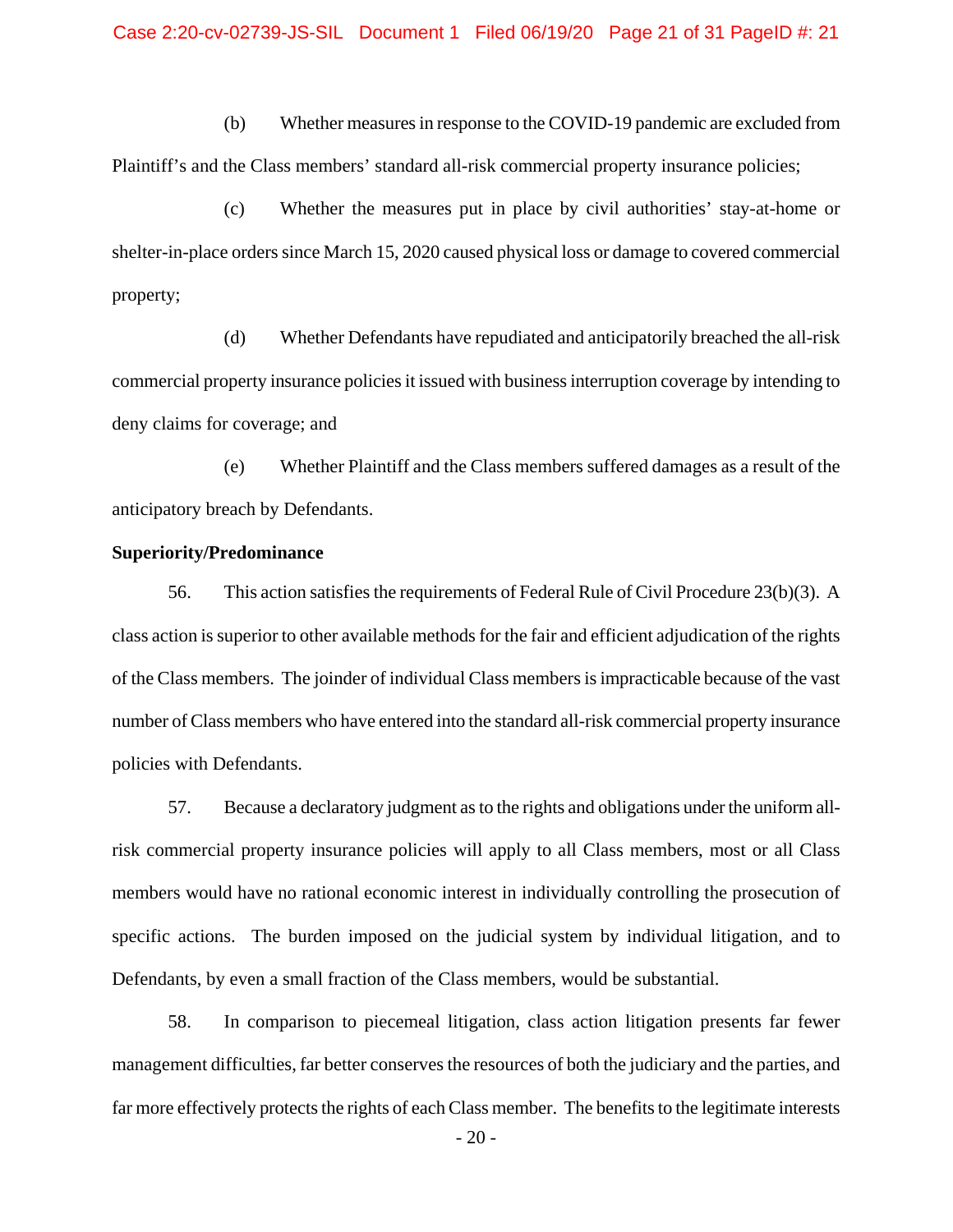of the parties, the Court, and the public resulting from class action litigation substantially outweigh the expenses, burdens, inconsistencies, economic infeasibility, and inefficiencies of individualized litigation. Class adjudication is superior to other alternatives under Federal Rule of Civil Procedure 23(b)(3)(D). Class treatment will also avoid the substantial risk of inconsistent factual and legal determinations on the many issues in this lawsuit.

59. Plaintiff knows of no obstacles likely to be encountered in the management of this action that would preclude its maintenance as a class action. Rule 23 provides the Court with the authority and flexibility to maximize the efficiencies and benefits of the class mechanism and reduce management challenges. The Court may, on motion of Plaintiff or on its own determination, certify nationwide and statewide classes for claims sharing common legal questions; use the provisions of Rule  $23(c)(4)$  to certify particular claims, issues, or common questions of law or of fact for classwide adjudication; certify and adjudicate bellwether class claims; and use Rule  $23(c)(5)$  to divide any Class into subclasses.

#### **COUNT I**

## **DECLARATORY JUDGMENT – BUSINESS INCOME COVERAGE (Claim Brought on Behalf of the Multi-State Class and New York Subclass)**

60. Plaintiff repeats the allegations set forth in paragraphs 1-59 as if fully set forth herein.

61. Plaintiff brings this Count individually and on behalf of the other members of the Multi-State Class and New York Subclass.

62. Plaintiff's Policy, as well as those of the other Class members, are contracts under which Defendants were paid premiums in exchange for their promise to pay Plaintiff's and the other Class members' losses for claims covered by the Policies.

63. On information and belief, Plaintiff and other Class members have complied with all applicable provisions of the Policies and/or those provisions have been waived by Defendants or

- 21 -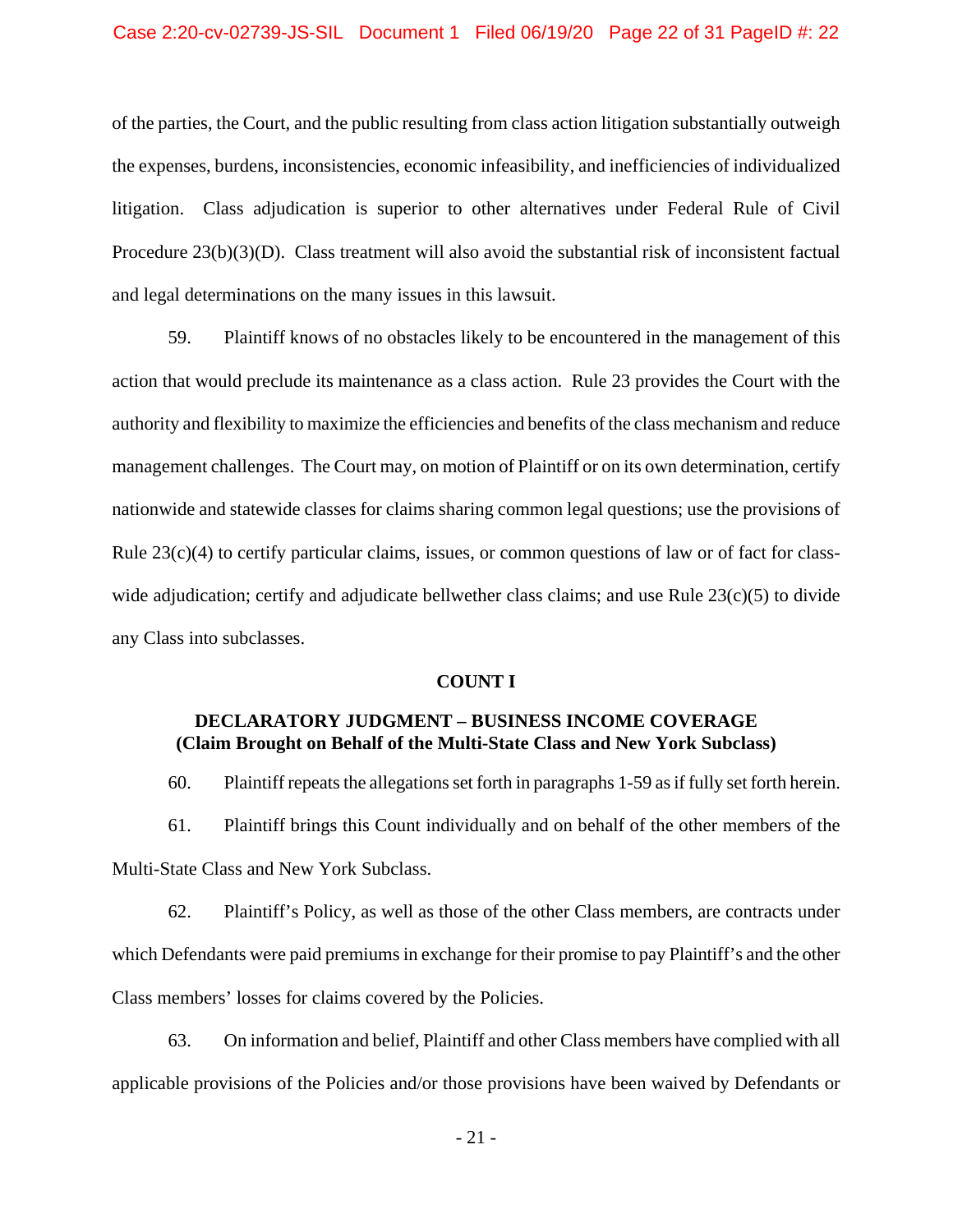#### Case 2:20-cv-02739-JS-SIL Document 1 Filed 06/19/20 Page 23 of 31 PageID #: 23

Defendants are estopped from asserting them, and yet Defendants have abrogated their insurance coverage obligations pursuant to the Policies' clear and unambiguous terms and have wrongfully and illegally refused to provide coverage to which Plaintiff and Class members are entitled.

64. On information and belief, Defendants have denied claims related to the Closure Orders on a uniform and class-wide basis, even in circumstances where they claim to have conducted an "investigation," so the Court can render declaratory judgment no matter whether members of the Class have filed a claim.

65. An actual case or controversy exists regarding Plaintiff's and the other Class members' rights and Defendants' obligations under the Policies to reimburse Plaintiff and Class members for the full amount of Business Income losses incurred by Plaintiff and the other Class members in connection with the suspension of their businesses stemming from Closure Orders.

66. Pursuant to 28 U.S.C. §2201, Plaintiff and the other Class members seek a declaratory judgment from this Court declaring the following:

(a) Plaintiff's and the other Class members' Business Income losses incurred in connection with the Closure Orders and the necessary interruption of their businesses stemming from such Orders are insured losses under their Policies; and

(b) Defendants are obligated to pay Plaintiff and other Class members for the full amount of the Business Income losses incurred and to be incurred in connection with the Closure Orders during the period of restoration and the necessary interruption of their businesses stemming from such Orders.

#### **COUNT II**

## **BREACH OF CONTRACT – BUSINESS INCOME COVERAGE (Claim Brought on Behalf of the Multi-State Class and New York Subclass)**

67. Plaintiff repeats the allegations set forth in paragraphs 1-66 as if fully set forth herein.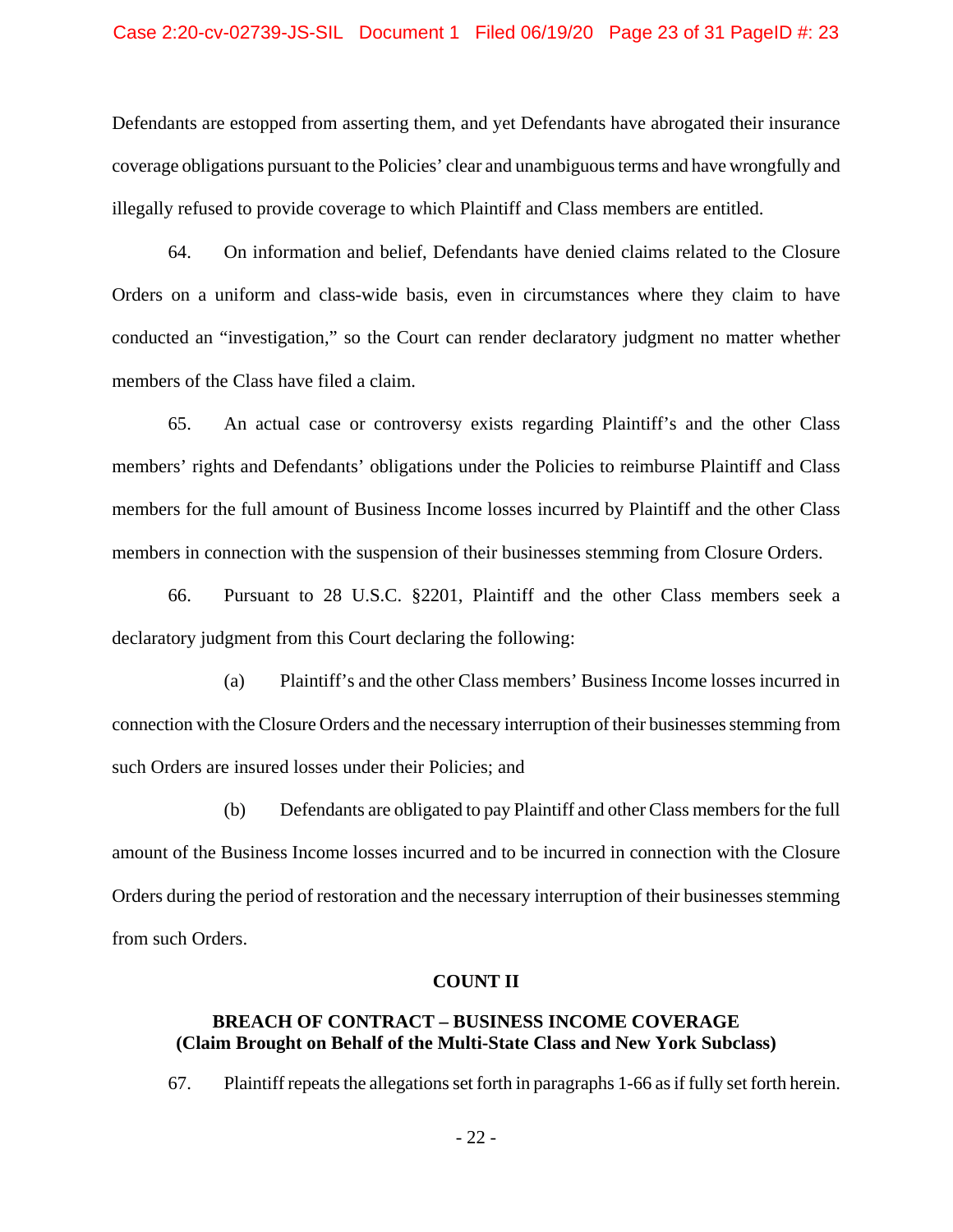#### Case 2:20-cv-02739-JS-SIL Document 1 Filed 06/19/20 Page 24 of 31 PageID #: 24

68. Plaintiff brings this Count individually and on behalf of the other members of the Multi-State Class and New York Subclass.

69. Plaintiff's Policy, as well as those of the other Class members, are contracts under which Defendants were paid premiums in exchange for their promise to pay Plaintiff's and the other Class members' losses for claims covered by their Policies.

70. In the Policies, Defendants agreed to pay for their insureds' actual loss of Business Income sustained due to the necessary suspension of their operations during the "period of restoration."

71. In the Business Income policy, Defendants agreed to pay for their insureds' actual loss of Business Income sustained due to the necessary "suspension of [their] operations" during the "period of restoration" caused by direct physical loss or damage.

72. The Closure Orders caused direct physical loss and damage to Plaintiff's and the other Class members' Covered Properties, requiring suspension of operations at the Covered Properties. Losses caused by the Closure Orders thus triggered the Business Income provision of Plaintiff's and the other Class members' Policies.

73. On information and belief, Plaintiff and the other Class members have complied with all applicable provisions of their policies and/or those provisions have been waived by Defendants or Defendants are estopped from asserting them, and yet Defendants have abrogated their insurance coverage obligations pursuant to the Policies' clear and unambiguous terms.

74. By denying coverage for any Business Income losses incurred by Plaintiff and other Class members as a result of the Closure Orders, Defendants have breached their coverage obligations under the Policies.

- 23 -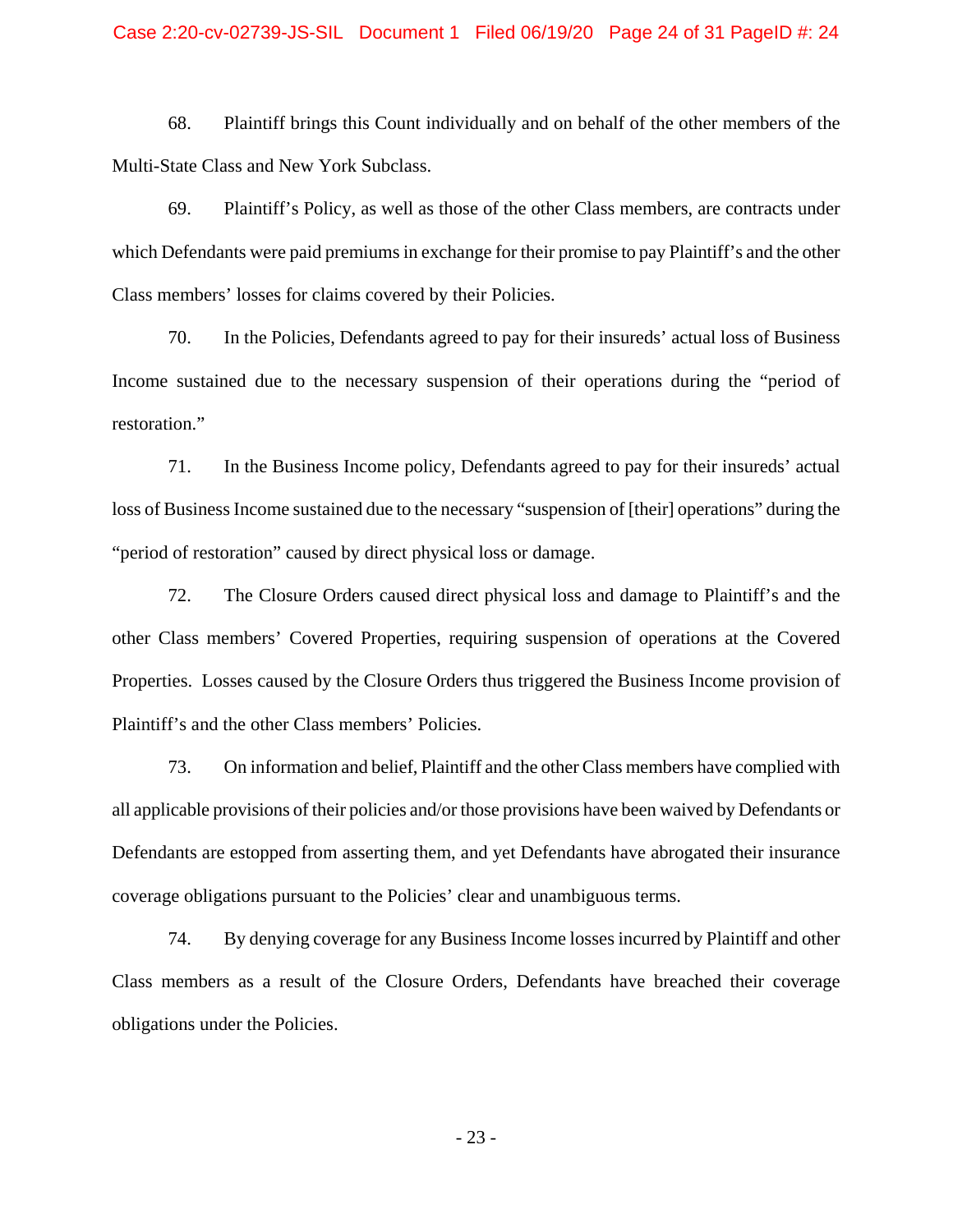75. As a result of Defendants' breaches of the Policies, Plaintiff and the other Class members have sustained substantial damages for which Defendants are liable, in an amount to be established at trial.

#### **COUNT III**

## **DECLARATORY JUDGMENT – CIVIL AUTHORITY COVERAGE (Claim Brought on Behalf of the Multi-State Class and New York Subclass)**

76. Plaintiff repeats the allegations set forth in paragraphs 1-75 as if fully set forth herein.

77. Plaintiff brings this Count individually and on behalf of the other members of the Multi-State Class and New York Subclass.

78. Plaintiff's Policy, as well as those of the other Class members, are contracts under which Defendants were paid premiums in exchange for their promise to pay Plaintiff's and other Class members' losses for claims covered by their Policies.

79. Plaintiff and Class members have complied with all applicable provisions of the Policies and/or those provisions have been waived by Defendants or Defendants are estopped from asserting them, and yet Defendants have abrogated their insurance coverage obligations pursuant to the Policy's clear and unambiguous terms and have wrongfully and illegally refused to provide coverage to which Plaintiff and Class members are entitled.

80. On information and belief, Defendants have denied claims related to Closure Orders on a uniform and class wide basis, even in circumstances where they claim to have conducted an "investigation," so the Court can render declaratory judgment no matter whether members of the Class have filed a claim.

81. An actual case or controversy exists regarding Plaintiff's and other Class members' rights and Defendants' obligations under the Policies to reimburse Plaintiff and other Class members for the full amount of covered Civil Authority losses incurred by Plaintiff and other Class members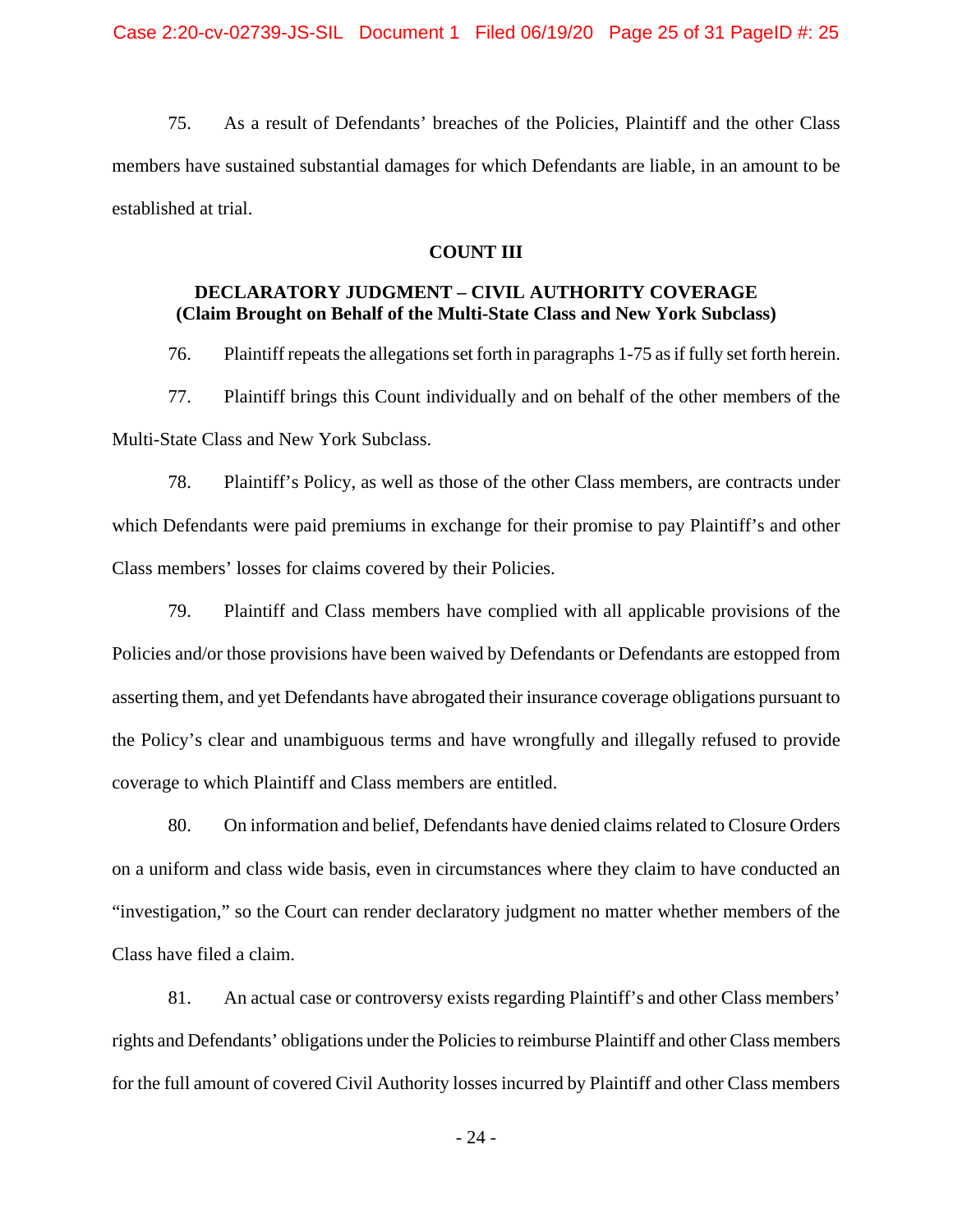#### Case 2:20-cv-02739-JS-SIL Document 1 Filed 06/19/20 Page 26 of 31 PageID #: 26

in connection with Closure Orders and the necessary interruption of their businesses stemming from those Orders.

82. Pursuant to 28 U.S.C. §2201, Plaintiff and other Class members seek a declaratory judgment from this Court declaring the following:

(a) Plaintiff's and other Class members' Civil Authority losses incurred in connection with the Closure Orders and the necessary interruption of their businesses stemming from those Orders are insured losses under their Policies; and

(b) Defendants are obligated to pay Plaintiff and other Class members the full amount of the Civil Authority losses incurred and to be incurred in connection with the covered losses related to the Closure Orders and the necessary interruption of their businesses stemming from such Orders.

#### **COUNT IV**

## **BREACH OF CONTRACT – CIVIL AUTHORITY COVERAGE (Claim Brought on Behalf of the Multi-State Class and New York Subclass)**

83. Plaintiff repeats the allegations set forth in paragraphs 1-82 as if fully set forth herein.

84. Plaintiff brings this Count individually and on behalf of the other members of the Multi-State Class and New York Subclass.

85. Plaintiff's Policy, as well as those of the other Class members, are contracts under which Defendants were paid premiums in exchange for their promise to pay Plaintiff's and the other Class members' losses for claims covered by their Policies.

86. The Policies provide "Civil Authority" coverage, which promises to pay "the actual loss of Business Income you sustain and necessary Extra Expense caused by action of civil authority that prohibits access to the described premises, provided that  $\dots(1)$  [a]ccess to the area immediately surrounding the damaged property is prohibited by civil authority as a result of the damage . . . and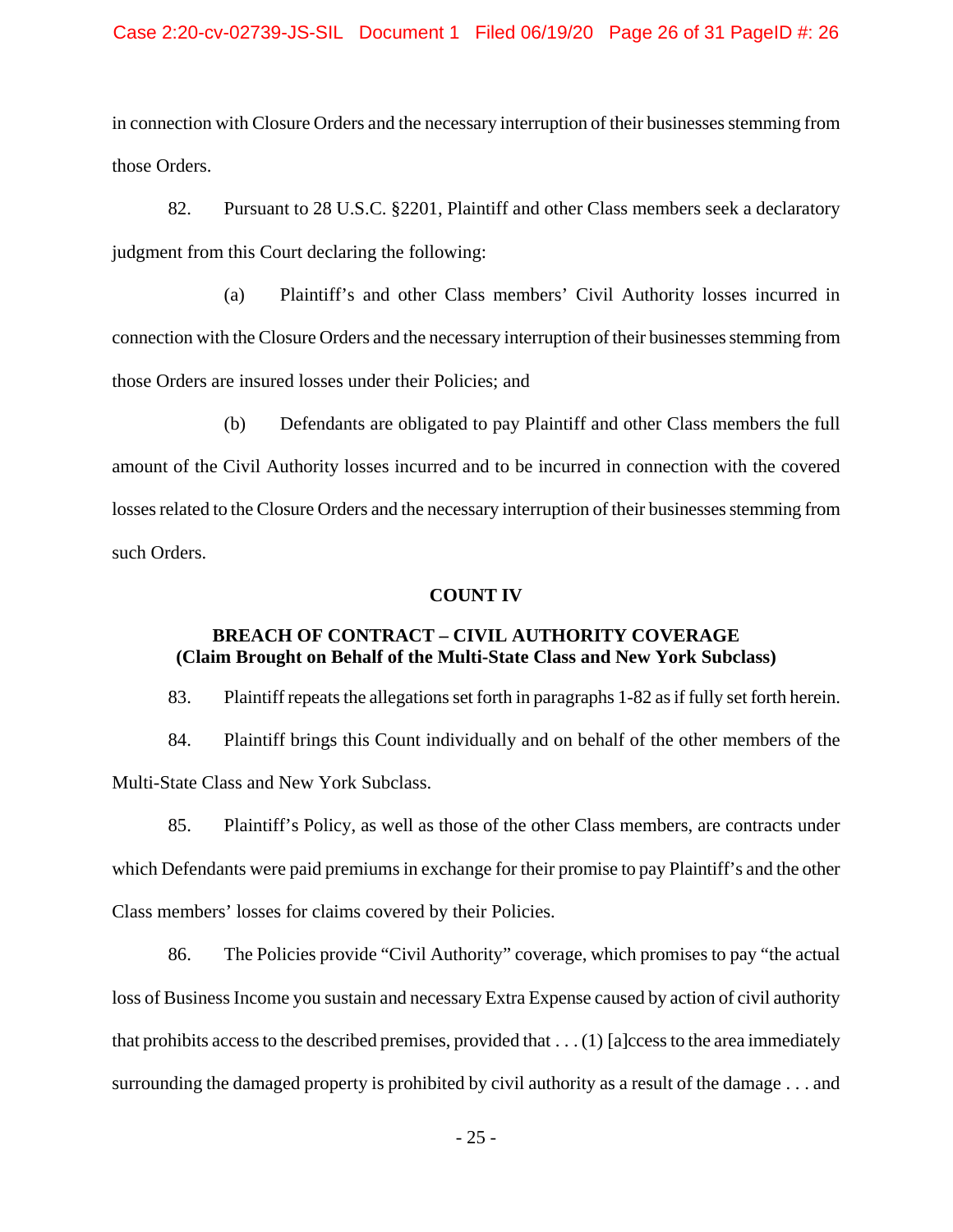#### Case 2:20-cv-02739-JS-SIL Document 1 Filed 06/19/20 Page 27 of 31 PageID #: 27

(2) [t]he action of civil authority is taken in response to dangerous physical conditions resulting from the damage or continuation of the Covered Cause of Loss that caused the damage . . . ."

87. The Closure Orders triggered the Civil Authority provision under Plaintiff's and the other members of the Class's Policies.

88. On information and belief, Plaintiff and the other members of the Class have complied with all applicable provisions of the Policies and/or those provisions have been waived by Defendants or Defendants are estopped from asserting them, and yet Defendants have abrogated their insurance coverage obligations pursuant to the Policies' clear and unambiguous terms.

89. By denying coverage for any business losses incurred by Plaintiff and other members of the Class in connection with the Closure Orders, Defendants have breached their coverage obligations under the Policies.

90. As a result of Defendants' breaches of the Policies, Plaintiff and the other members of the Class have sustained substantial damages for which Defendants are liable, in an amount to be established at trial.

#### **COUNT V**

## **DECLARATORY JUDGMENT – EXTRA EXPENSE COVERAGE (Claim Brought on Behalf of the Multi-State Class and New York Subclass)**

91. Plaintiff repeats the allegations set forth in paragraphs 1-90 as if fully set forth herein.

92. Plaintiff brings this Count individually and on behalf of the other members of the Multi-State Class and the New York Subclass.

93. Plaintiff's Policy, as well as those of other Class members, are contracts under which Defendants were paid premiums in exchange for their promise to pay Plaintiff's and other Class members' losses for claims covered by their Policies.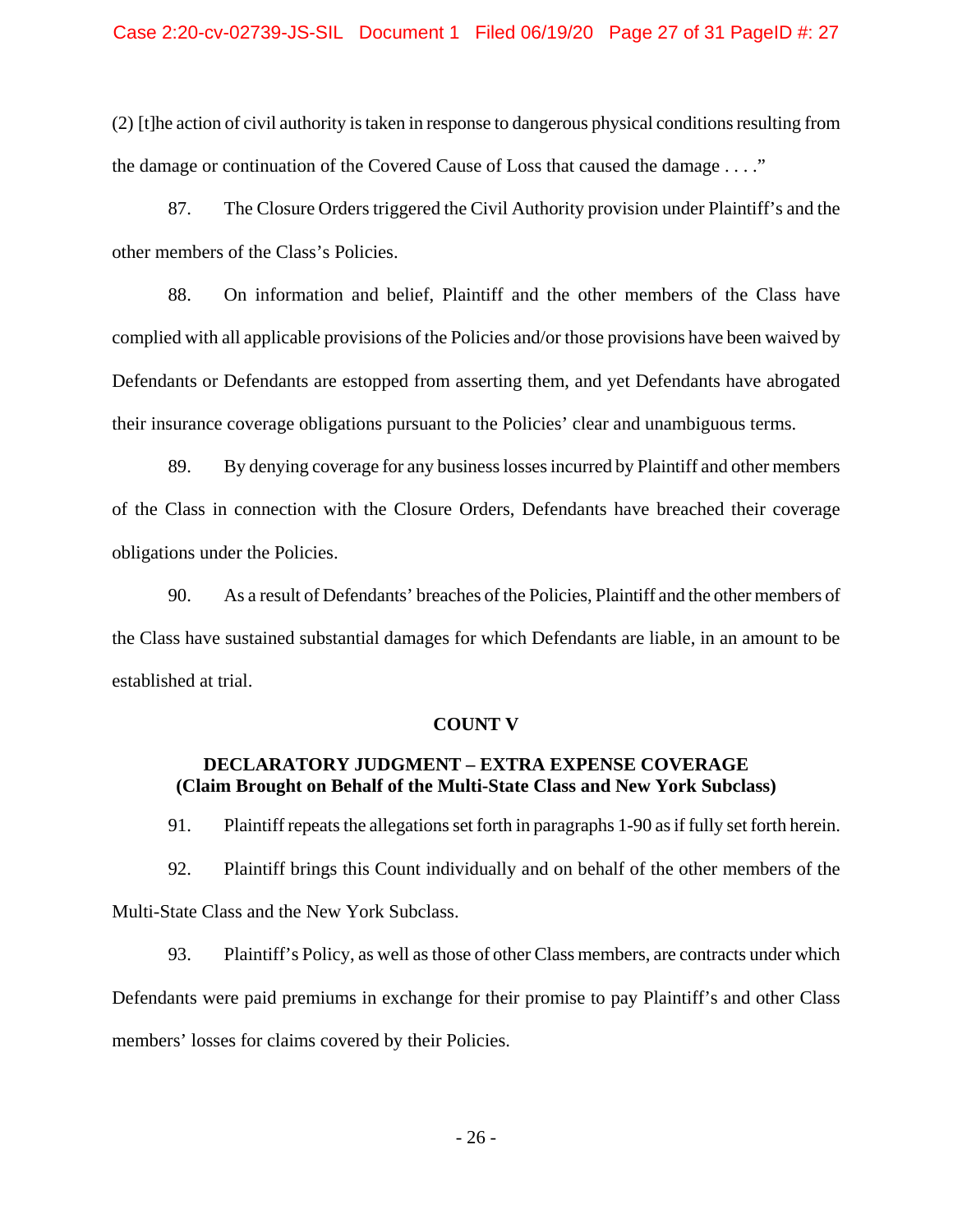94. On information and belief, Plaintiff and other Class members have complied with all applicable provisions of the Policies and/or those provisions have been waived by Defendants or Defendants are estopped from asserting them, and yet Defendants have abrogated their insurance coverage obligations pursuant to the Policies' clear and unambiguous terms and have wrongfully and illegally refused to provide coverage to which Plaintiff and Class members are entitled.

95. On information and belief, Defendants have denied claims related to the Closure Orders on a uniform and class wide basis, even in circumstances where they claim to have conducted an "investigation," so the Court can render declaratory judgment no matter whether members of the Class have filed a claim.

96. An actual case or controversy exists regarding Plaintiff's and other Class members' rights and Defendants' obligations under the Policies to reimburse Plaintiff and the other Class members for the full amount of Extra Expense losses incurred by Plaintiff and Class members in connection with the Closure Orders and the necessary interruption of their businesses stemming from those Orders.

97. Pursuant to 28 U.S.C. §2201, Plaintiff and other Class members seek a declaratory judgment from this Court declaring the following:

(a) Plaintiff's and other Class members' Extra Expense losses incurred in connection with the Closure Orders and the necessary interruption of their businesses stemming from such Orders are insured losses under their Policies; and

(b) Defendants are obligated to pay Plaintiff and other Class members for the full amount of the Extra Expense losses incurred and to be incurred in connection with the covered losses related to the Closure Orders during the period of restoration and the necessary interruption of their businesses stemming from such Orders.

- 27 -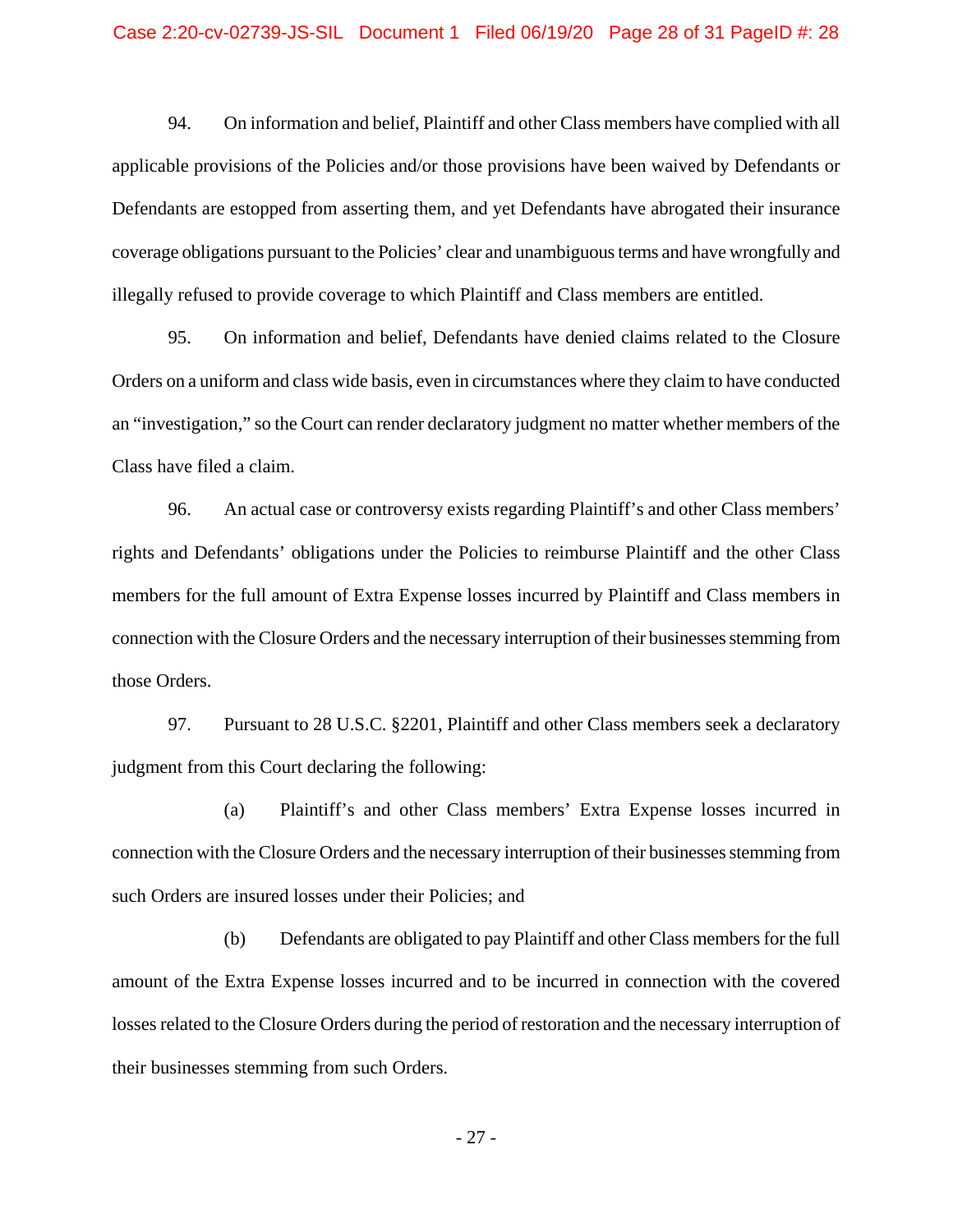#### **COUNT VI**

## **BREACH OF CONTRACT – EXTRA EXPENSE COVERAGE (Claim Brought on Behalf of the Multi-State Class and New York Subclass)**

98. Plaintiff repeats the allegations set forth in paragraphs 1-97 as if fully set forth herein.

99. Plaintiff brings this Count individually and on behalf of the other members of the Multi-State Class and New York Subclass.

100. Plaintiff's Policy, as well as those of the other Class members, are contracts under which Defendants were paid premiums in exchange for their promise to pay Plaintiff's and the other Class members' losses for claims covered by their Policies.

101. In the Extra Expense policy, Defendants also agreed to pay necessary Extra Expense "caused by action of civil authority that prohibits access to the described premises."

102. Due to the Closure Orders, Plaintiff and other members of the Class incurred Extra Expense at Covered Property.

103. On information and belief, Plaintiff and other members of the Class have complied with all applicable provisions of the Policies and/or those provisions have been waived by Defendants or Defendants are estopped from asserting them, and yet Defendants have abrogated their insurance coverage obligations pursuant to the Policies' clear and unambiguous terms.

104. By denying coverage for any business losses incurred by Plaintiff and other members of the Class in connection with the Closure Orders and Orders intended in response to the COVID-19 pandemic, Defendants have breached their coverage obligations under the Policies.

105. As a result of Defendants' breaches of the Policies, Plaintiff and the other members of the Class have sustained substantial damages for which Defendants are liable, in an amount to be established at trial.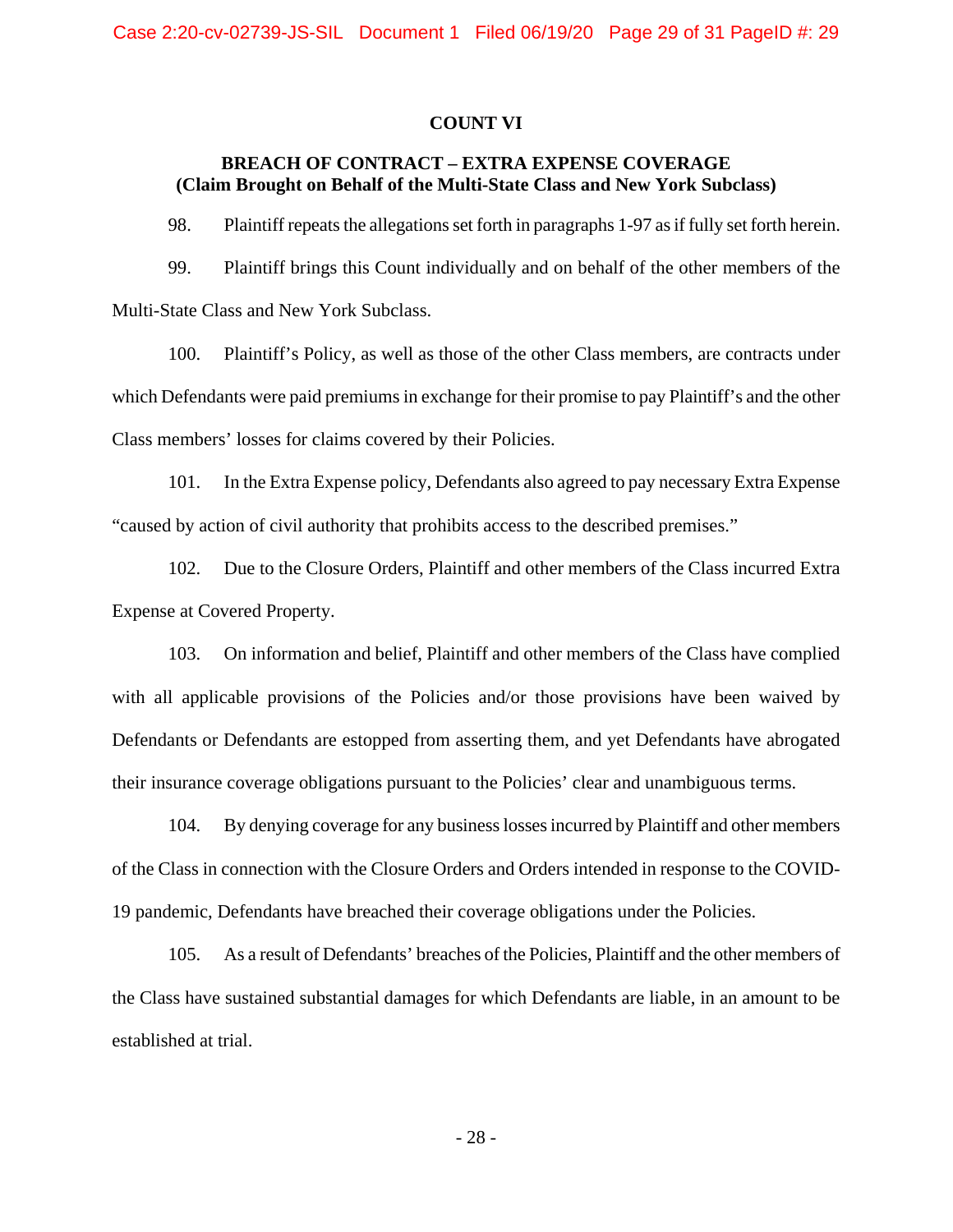WHEREFORE, Plaintiff, on behalf of itself and all similarly situated individuals, demands judgment against Defendants as follows:

A. Declaring this action to be a proper class action maintainable pursuant to Federal Rule of Civil Procedure 23(a) and Rule 23(b)(3) and declaring Plaintiff and its counsel to be representatives of the Class;

B. Issuing a Declaratory Judgment declaring the Parties' rights and obligations under the insurance policies;

C. Awarding Plaintiff and the Class compensatory damages from Defendants' breach of the insurance policies in an amount to be determined at trial, together with appropriate prejudgment interest at the maximum rate allowable by law;

D. Awarding Plaintiff and the Class costs and disbursements and reasonable allowances for the fees of Plaintiff's and the Class's counsel and experts, and reimbursement of expenses; and

E. Awarding such other and further relief the Court deems just, proper, and equitable.

## **DEMAND FOR A JURY TRIAL**

Plaintiff and the Class request a jury trial for all Counts for which a trial by jury is permitted by law.

DATED: June 19, 2020 ROBBINS GELLER RUDMAN & DOWD LLP SAMUEL H. RUDMAN MARK S. REICH

> */s/ Samuel H. Rudman* SAMUEL H. RUDMAN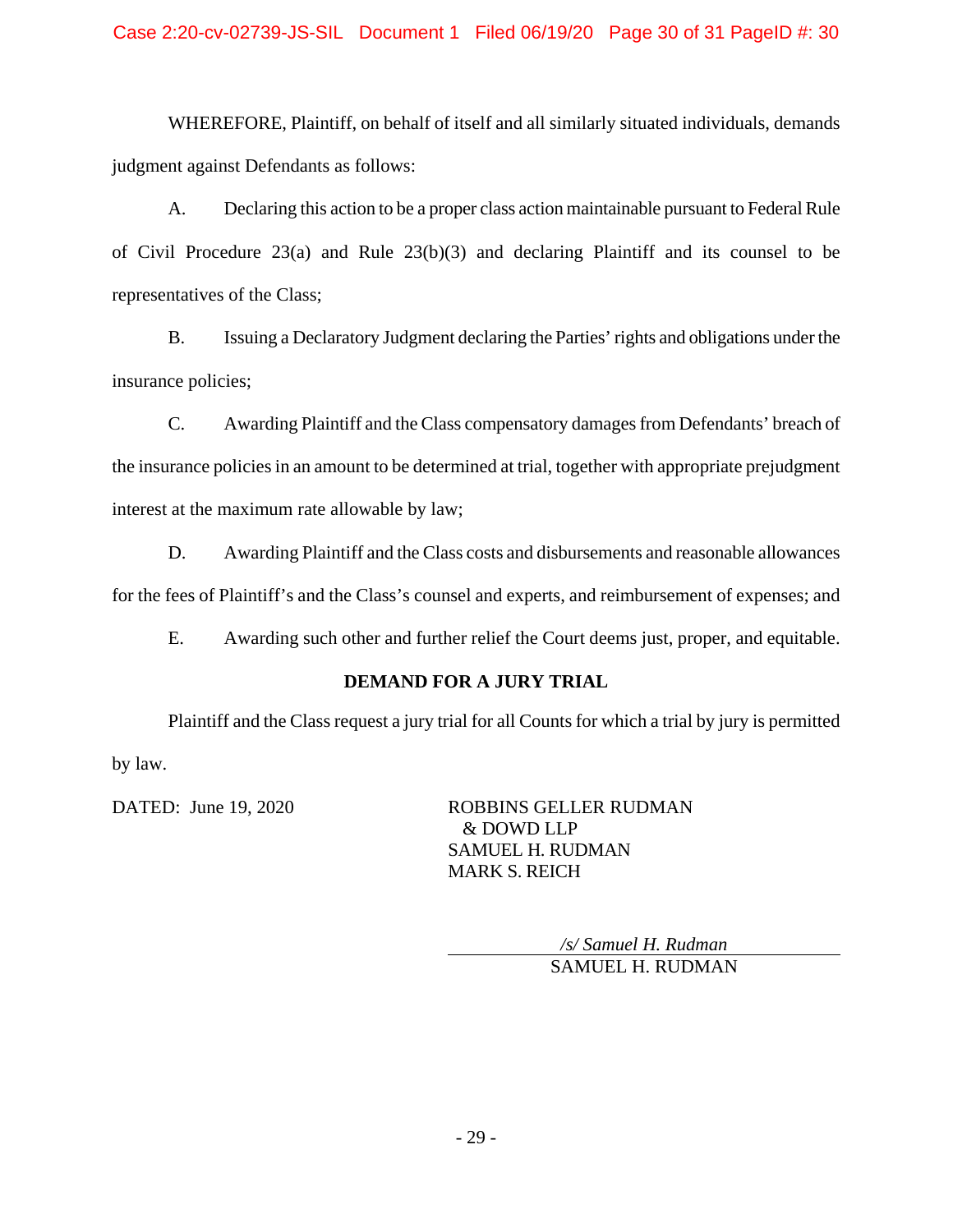58 South Service Road, Suite 200 Melville, NY 11747 Telephone: 631/367-7100 631/367-1173 (fax) srudman@rgrdlaw.com mreich@rgrdlaw.com

ROBBINS GELLER RUDMAN & DOWD LLP PAUL J. GELLER STUART A. DAVIDSON 120 East Palmetto Park Road, Suite 500 Boca Raton, FL 33432 Telephone: 561/750-3000 561/750-3364 (fax) pgeller@rgrdlaw.com

CARELLA, BYRNE, CECCHI OLSTEIN, BRODY & AGNELLO JAMES E. CECCHI LINDSEY H. TAYLOR 5 Becker Farm Road Roseland, NJ 07068 Telephone: 973/994-1700 jcecchi@carellabyrne.com ltaylor@carellabyrne.com

SEEGER WEISS CHRISTOPHER A. SEEGER STEPHEN A. WEISS 55 Challenger Road, 6th Floor Ridgefield Park, NJ 07660 Telephone: 973/639-9100 cseeger@seegerweiss.com sweiss@seegerweiss.com

*Attorneys for Plaintiff*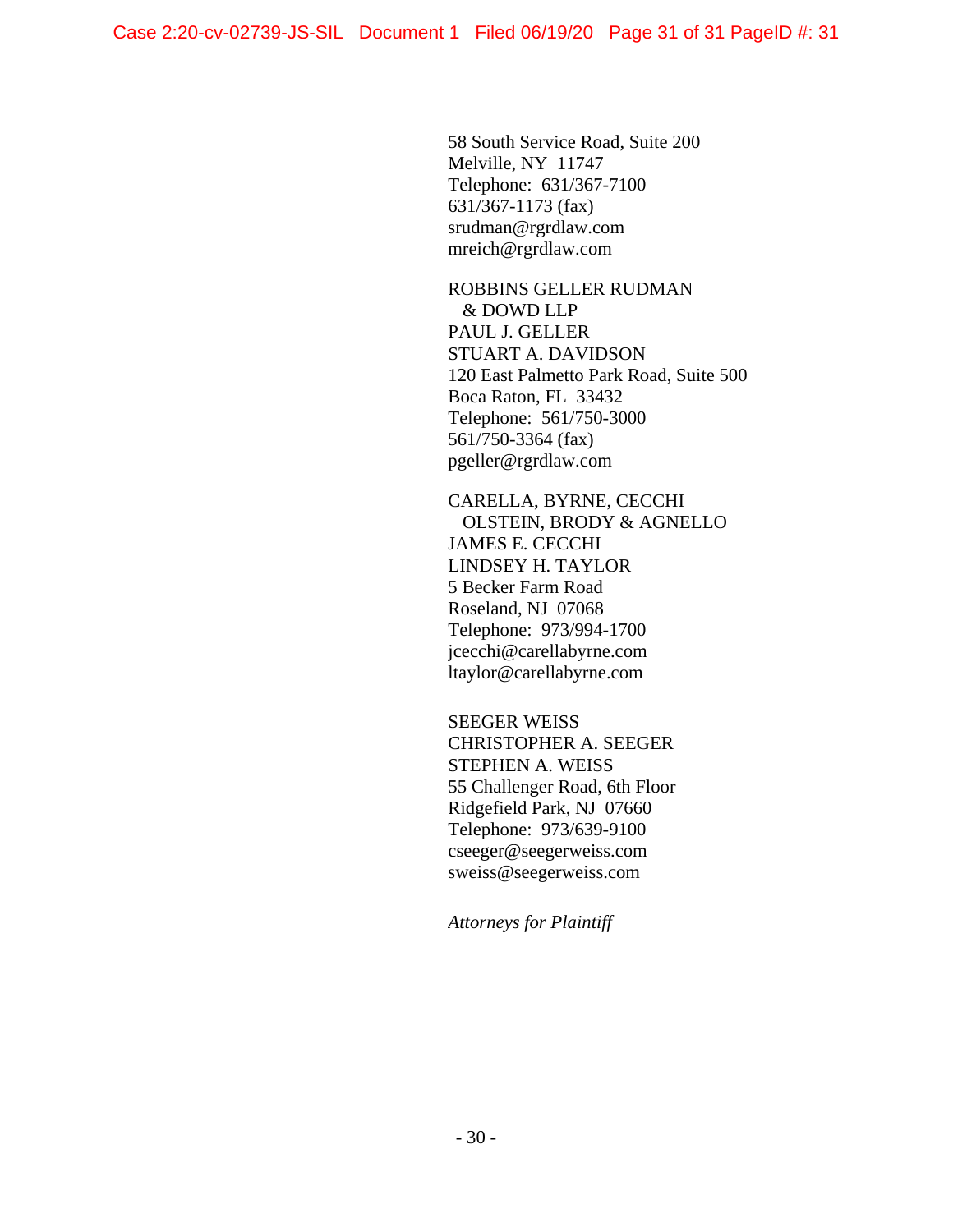# <sub>JS 44 (Rev. 02/19)</sub>Case 2:20-cv-02739-JS-SIL **APGHMEP5** $\frac{1}{2}$ **Filed 06/1**9/20 Page 1 of 2 PageID #: 32

The JS 44 civil cover sheet and the information contained herein neither replace nor supplement the filing and service of pleadings or other papers as required by law, except as provided by local rules of court. This form,

| I. (a) PLAINTIFFS<br>DAIJ, INC. d/b/a GENADEEN CATERERS, Individually and on Behalf of<br>All Others Similarly Situated,                                                                                                                          |                                                                                                                                                                                         |                                                                                                                                                                                                         | <b>DEFENDANTS</b><br>WESCO INSURANCE COMPANY and AMTRUST FINANCIAL,                                                                                                                    |                                                                                 |                                                                                          |                                                                                                                                                                                                                                                |                 |                        |
|---------------------------------------------------------------------------------------------------------------------------------------------------------------------------------------------------------------------------------------------------|-----------------------------------------------------------------------------------------------------------------------------------------------------------------------------------------|---------------------------------------------------------------------------------------------------------------------------------------------------------------------------------------------------------|----------------------------------------------------------------------------------------------------------------------------------------------------------------------------------------|---------------------------------------------------------------------------------|------------------------------------------------------------------------------------------|------------------------------------------------------------------------------------------------------------------------------------------------------------------------------------------------------------------------------------------------|-----------------|------------------------|
| (b) County of Residence of First Listed Plaintiff                                                                                                                                                                                                 | (EXCEPT IN U.S. PLAINTIFF CASES)                                                                                                                                                        | Suffolk                                                                                                                                                                                                 | County of Residence of First Listed Defendant<br>NOTE:                                                                                                                                 | THE TRACT OF LAND INVOLVED.                                                     | (IN U.S. PLAINTIFF CASES ONLY)                                                           | New York<br>IN LAND CONDEMNATION CASES, USE THE LOCATION OF                                                                                                                                                                                    |                 |                        |
| (c) Attorneys (Firm Name, Address, and Telephone Number)<br>Samuel H. Rudman, Robbins Geller Rudman & Dowd LLP, 58 South<br>Service Rd, Suite 200, Melville, NY 11747, 631-367-7100                                                               |                                                                                                                                                                                         |                                                                                                                                                                                                         | Attorneys (If Known)                                                                                                                                                                   |                                                                                 |                                                                                          |                                                                                                                                                                                                                                                |                 |                        |
| <b>II. BASIS OF JURISDICTION</b> (Place an "X" in One Box Only)                                                                                                                                                                                   |                                                                                                                                                                                         |                                                                                                                                                                                                         | <b>III. CITIZENSHIP OF PRINCIPAL PARTIES</b> (Place an "X" in One Box for Plaintiff                                                                                                    |                                                                                 |                                                                                          |                                                                                                                                                                                                                                                |                 |                        |
| $\Box$ 1 U.S. Government<br>Plaintiff                                                                                                                                                                                                             | $\mathbf{\times}$ 3 Federal Question<br>(U.S. Government Not a Party)                                                                                                                   |                                                                                                                                                                                                         | (For Diversity Cases Only)<br>Citizen of This State                                                                                                                                    | DEF<br><b>PTF</b><br>$\Box$ 1<br>$\Box$ 1                                       | Incorporated or Principal Place<br>of Business In This State                             | and One Box for Defendant)                                                                                                                                                                                                                     | PTF<br>$\Box$ 4 | <b>DEF</b><br>$\Box$ 4 |
| $\Box$ 2 U.S. Government<br>Defendant                                                                                                                                                                                                             | $\Box$ 4 Diversity                                                                                                                                                                      | (Indicate Citizenship of Parties in Item III)                                                                                                                                                           | Citizen of Another State                                                                                                                                                               | $\Box$ 2                                                                        | $\Box$ 2 Incorporated <i>and</i> Principal Place<br>of Business In Another State         |                                                                                                                                                                                                                                                | $\Box$ 5        | $\square$ 5            |
|                                                                                                                                                                                                                                                   |                                                                                                                                                                                         |                                                                                                                                                                                                         | Citizen or Subject of a<br>Foreign Country                                                                                                                                             | $\Box$ 3                                                                        | $\Box$ 3 Foreign Nation                                                                  |                                                                                                                                                                                                                                                | $\Box$ 6        | $\Box$ 6               |
| <b>IV. NATURE OF SUIT</b> (Place an "X" in One Box Only)                                                                                                                                                                                          |                                                                                                                                                                                         |                                                                                                                                                                                                         |                                                                                                                                                                                        |                                                                                 |                                                                                          |                                                                                                                                                                                                                                                |                 |                        |
| <b>CONTRACT</b>                                                                                                                                                                                                                                   |                                                                                                                                                                                         | <b>TORTS</b>                                                                                                                                                                                            | <b>FORFEITURE/PENALTY</b>                                                                                                                                                              |                                                                                 | <b>BANKRUPTCY</b>                                                                        | <b>OTHER STATUTES</b>                                                                                                                                                                                                                          |                 |                        |
| $\mathbf{\times}$ 110 Insurance<br>120 Marine<br>130 Miller Act<br>$\Box$ 140 Negotiable Instrument<br>$\Box$ 150 Recovery of Overpayment<br>& Enforcement of Judgment<br>151 Medicare Act<br>□ 152 Recovery of Defaulted<br><b>Student Loans</b> | PERSONAL INJURY<br>$\Box$ 310 Airplane<br>315 Airplane Product<br>Liability<br>$\Box$ 320 Assault, Libel &<br>Slander<br>330 Federal Employers'<br>Liability<br>340 Marine              | PERSONAL INJURY<br>365 Personal Injury -<br>Product Liability<br>367 Health Care/<br>Pharmaceutical<br>Personal Injury<br>Product Liability<br>368 Asbestos Personal<br><b>Injury Product</b>           | □ 625 Drug Related Seizure<br>of Property 21 USC 881<br>$\Box$ 690 Other                                                                                                               | 423 Withdrawal<br>$\Box$ 820 Copyrights<br>□ 830 Patent<br>□ 840 Trademark      | 158 122 Appeal 28 USC 158<br>28 USC 157<br><b>PROPERTY RIGHTS</b>                        | 375 False Claims Act<br>376 Qui Tam (31 USC<br>3729(a)<br>$\Box$ 400 State Reapportionment<br>$\Box$ 410 Antitrust<br>$\Box$ 430 Banks and Banking<br>$\Box$ 450 Commerce<br>$\Box$ 460 Deportation<br>1 470 Racketeer Influenced and          |                 |                        |
| (Excludes Veterans)<br>153 Recovery of Overpayment<br>of Veteran's Benefits<br>160 Stockholders' Suits<br>190 Other Contract<br>195 Contract Product Liability<br>196 Franchise                                                                   | 345 Marine Product<br>Liability<br>□ 350 Motor Vehicle<br>355 Motor Vehicle<br><b>Product Liability</b><br>360 Other Personal<br>Injury<br>362 Personal Injury -<br>Medical Malpractice | Liability<br>PERSONAL PROPERTY □ 710 Fair Labor Standards<br>370 Other Fraud<br>$\Box$ 371 Truth in Lending<br>380 Other Personal<br><b>Property Damage</b><br>385 Property Damage<br>Product Liability | <b>LABOR</b><br>Act<br>720 Labor/Management<br>Relations<br>740 Railway Labor Act<br>751 Family and Medical<br>Leave Act<br>790 Other Labor Litigation                                 | $\Box$ 861 HIA (1395ff)<br>$\Box$ 864 SSID Title XVI<br>$\Box$ 865 RSI (405(g)) | <b>SOCIAL SECURITY</b><br><b>1</b> 862 Black Lung (923)<br>$\Box$ 863 DIWC/DIWW (405(g)) | Corrupt Organizations<br>480 Consumer Credit<br>490 Cable/Sat TV<br>51 850 Securities/Commodities/<br>Exchange<br>1 890 Other Statutory Actions<br>□ 891 Agricultural Acts<br>5 893 Environmental Matters<br>$\Box$ 895 Freedom of Information |                 |                        |
| <b>REAL PROPERTY</b>                                                                                                                                                                                                                              | <b>CIVIL RIGHTS</b>                                                                                                                                                                     | PRISONER PETITIONS                                                                                                                                                                                      | 791 Employee Retirement                                                                                                                                                                |                                                                                 | <b>FEDERAL TAX SUITS</b>                                                                 | Act                                                                                                                                                                                                                                            |                 |                        |
| 210 Land Condemnation<br>220 Foreclosure<br>□ 230 Rent Lease & Ejectment<br>□ 240 Torts to Land<br>245 Tort Product Liability<br>290 All Other Real Property                                                                                      | $\Box$ 440 Other Civil Rights<br>$\Box$ 441 Voting<br>$\Box$ 442 Employment<br>$\Box$ 443 Housing/<br>Accommodations<br>$\Box$ 445 Amer. w/Disabilities                                 | <b>Habeas Corpus:</b><br>$\Box$ 463 Alien Detainee<br><b>J</b> 510 Motions to Vacate<br>Sentence<br>530 General<br>535 Death Penalty                                                                    | Income Security Act<br><b>IMMIGRATION</b>                                                                                                                                              |                                                                                 | □ 870 Taxes (U.S. Plaintiff<br>or Defendant)<br>□ 871 IRS-Third Party<br>26 USC 7609     | □ 896 Arbitration<br>□ 899 Administrative Procedure<br>Act/Review or Appeal of<br>Agency Decision<br>$\Box$ 950 Constitutionality of<br><b>State Statutes</b>                                                                                  |                 |                        |
|                                                                                                                                                                                                                                                   | Employment<br>446 Amer. w/Disabilities -<br>Other<br>448 Education                                                                                                                      | Other:<br>$\Box$ 540 Mandamus & Other<br>$\Box$ 550 Civil Rights<br>555 Prison Condition<br>560 Civil Detainee -<br>Conditions of<br>Confinement                                                        | 462 Naturalization Application<br>$\Box$ 465 Other Immigration<br>Actions                                                                                                              |                                                                                 |                                                                                          |                                                                                                                                                                                                                                                |                 |                        |
| V. ORIGIN (Place an "X" in One Box Only)<br>$\mathbb{X}$ 1 Original<br>Proceeding                                                                                                                                                                 | $\square$ 2 Removed from<br>$\Box$ 3<br><b>State Court</b>                                                                                                                              | Remanded from<br>Appellate Court                                                                                                                                                                        | $\Box$ 4 Reinstated or<br>□ 5 Transferred from<br>Reopened<br>(specify)                                                                                                                | <b>Another District</b>                                                         | $\Box$ 6 Multidistrict<br>Litigation                                                     |                                                                                                                                                                                                                                                |                 |                        |
| VI. CAUSE OF ACTION                                                                                                                                                                                                                               | Brief description of cause:                                                                                                                                                             | 29 U.S.C. §1332; Breach of contract                                                                                                                                                                     | Cite the U.S. Civil Statute under which you are filing (Do not cite jurisdictional statutes unless diversity):<br>Breach of contract claims requesting declaratory and monetary relief |                                                                                 |                                                                                          |                                                                                                                                                                                                                                                |                 |                        |
| VII. REQUESTED IN<br><b>COMPLAINT:</b>                                                                                                                                                                                                            | UNDER RULE 23, F.R.Cv.P.                                                                                                                                                                | <b>E</b> CHECK IF THIS IS A CLASS ACTION                                                                                                                                                                | <b>DEMAND \$</b>                                                                                                                                                                       |                                                                                 | <b>JURY DEMAND:</b>                                                                      | CHECK YES only if demanded in complaint:<br>$\mathbf{X}$ Yes                                                                                                                                                                                   | $\Box$ No       |                        |
| VIII. RELATED CASE(S)<br><b>IF ANY</b>                                                                                                                                                                                                            | (See instructions):                                                                                                                                                                     | <b>JUDGE</b>                                                                                                                                                                                            |                                                                                                                                                                                        |                                                                                 | <b>DOCKET NUMBER</b>                                                                     |                                                                                                                                                                                                                                                |                 |                        |
| <b>DATE</b><br>06/19/2020                                                                                                                                                                                                                         |                                                                                                                                                                                         | SIGNATURE OF ATTORNEY OF RI                                                                                                                                                                             |                                                                                                                                                                                        |                                                                                 |                                                                                          |                                                                                                                                                                                                                                                |                 |                        |
| <b>FOR OFFICE USE ONLY</b>                                                                                                                                                                                                                        |                                                                                                                                                                                         |                                                                                                                                                                                                         |                                                                                                                                                                                        |                                                                                 |                                                                                          |                                                                                                                                                                                                                                                |                 |                        |
| <b>RECEIPT#</b>                                                                                                                                                                                                                                   | <b>AMOUNT</b>                                                                                                                                                                           | <b>APPLYING IFP</b>                                                                                                                                                                                     | <b>JUDGE</b>                                                                                                                                                                           |                                                                                 | MAG. JUDGE                                                                               |                                                                                                                                                                                                                                                |                 |                        |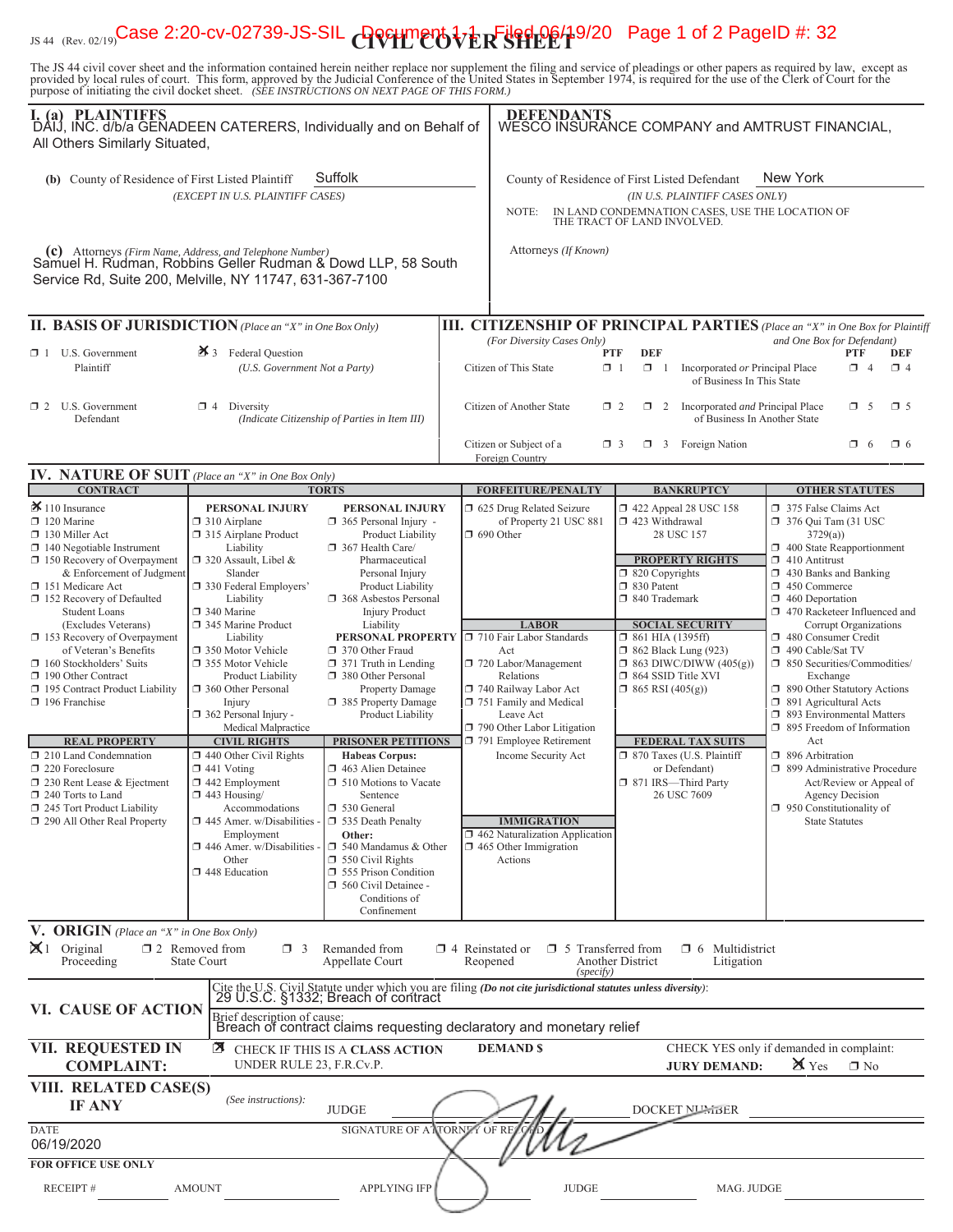| certification to the contrary is filed. |                                                                                                                                                                                                                                                                                                      |           | Case 2:20-Cy-02-GERELEICATION OF ARBITRATION TRATHELLITY (Case 2:20-Cy-02-GERELEICATION OF ARBITRATHELLITY) Case 2:20-Cy-02-GERELEICATION OF ARBITRATHELLITY (Case of \$150,00) F |
|-----------------------------------------|------------------------------------------------------------------------------------------------------------------------------------------------------------------------------------------------------------------------------------------------------------------------------------------------------|-----------|-----------------------------------------------------------------------------------------------------------------------------------------------------------------------------------|
| Case is Eligible for Arbitration        |                                                                                                                                                                                                                                                                                                      |           |                                                                                                                                                                                   |
| I. Samuel H. Rudman                     | counsel for                                                                                                                                                                                                                                                                                          | Plaintiff | do hereby certify that the above captioned civil action is ineligible for                                                                                                         |
|                                         |                                                                                                                                                                                                                                                                                                      |           |                                                                                                                                                                                   |
|                                         | exclusive of interest and costs, are eligible for compulsory arbitration. The amount of damages is presumed to be below the threshold amount unless a<br>compulsory arbitration for the following reason(s):<br>monetary damages sought are in excess of \$150,000, exclusive of interest and costs, |           |                                                                                                                                                                                   |

the complaint seeks injunctive relief,

 $($ 

the matter is otherwise ineligible for the following reason

### **DISCLOSURE STATEMENT - FEDERAL RULES CIVIL PROCEDURE 7.1**

Identify any parent corporation and any publicly held corporation that owns 10% or more or its stocks:

None.

#### **RELATED CASE STATEMENT (Section VIII on the Front of this Form)**

Please list all cases that are arguably related pursuant to Division of Business Rule 50.3.1 in Section VIII on the front of this form. Rule 50.3.1 (a) provides that "A civil case is "related" to another civil case for purposes of this guideline when, because of the similarity of facts and legal issues or because the cases arise from the same transactions or events, a substantial saving of judicial resources is likely to result from assigning both cases to the same judge and magistrate judge." Rule 50.3.1 (b) provides that " A civil case shall not be deemed "related" to another civil case merely because the civil case: (A) involves identical legal issues, or (B) involves the same parties." Rule 50.3.1 (c) further provides that "Presumptively, and subject to the power of a judge to determine otherwise pursuant to paragraph (d), civil cases shall not be deemed to be "related" unless both cases are still pending before the court."

#### **NY-E DIVISION OF BUSINESS RULE 50.1(d)(2)**

| 1.              | County?                                                   | Yes                   |     | No                      |   | Is the civil action being filed in the Eastern District removed from a New York State Court located in Nassau or Suffolk                                                                                                                                                                                                                                                                                               |                           |
|-----------------|-----------------------------------------------------------|-----------------------|-----|-------------------------|---|------------------------------------------------------------------------------------------------------------------------------------------------------------------------------------------------------------------------------------------------------------------------------------------------------------------------------------------------------------------------------------------------------------------------|---------------------------|
| 2.)             | If you answered "no" above:<br>County?<br>M               | Yes                   |     | No                      |   | a) Did the events or omissions giving rise to the claim or claims, or a substantial part thereof, occur in Nassau or Suffolk                                                                                                                                                                                                                                                                                           |                           |
|                 | District?<br>$\blacktriangledown$                         | Yes                   |     | No                      |   | b) Did the events or omissions giving rise to the claim or claims, or a substantial part thereof, occur in the Eastern                                                                                                                                                                                                                                                                                                 |                           |
|                 | received:                                                 |                       |     |                         |   | c) If this is a Fair Debt Collection Practice Act case, specify the County in which the offending communication was                                                                                                                                                                                                                                                                                                    |                           |
| Suffolk County? | Y es                                                      |                       | Nο  |                         |   | If your answer to question 2 (b) is "No," does the defendant (or a majority of the defendants, if there is more than one) reside in Nassau or<br>Suffolk County, or, in an interpleader action, does the claimant (or a majority of the claimants, if there is more than one) reside in Nassau or<br>(Note: A corporation shall be considered a resident of the County in which it has the most significant contacts). |                           |
|                 |                                                           |                       |     | <b>BAR ADMISSION</b>    |   |                                                                                                                                                                                                                                                                                                                                                                                                                        |                           |
|                 |                                                           |                       |     |                         |   | I am currently admitted in the Eastern District of New York and currently a member in good standing of the bar of this court.                                                                                                                                                                                                                                                                                          |                           |
|                 |                                                           | $\boldsymbol{\nabla}$ | Yes |                         |   | No                                                                                                                                                                                                                                                                                                                                                                                                                     |                           |
|                 |                                                           |                       |     |                         |   | Are you currently the subject of any disciplinary action (s) in this or any other state or federal court?                                                                                                                                                                                                                                                                                                              |                           |
|                 |                                                           | H                     | Yes | (If yes, please explain | M | No                                                                                                                                                                                                                                                                                                                                                                                                                     |                           |
|                 |                                                           |                       |     |                         |   |                                                                                                                                                                                                                                                                                                                                                                                                                        |                           |
|                 | I certify the accuracy of all informs lon provided above. |                       |     |                         |   |                                                                                                                                                                                                                                                                                                                                                                                                                        |                           |
|                 | Signature:                                                |                       |     |                         |   |                                                                                                                                                                                                                                                                                                                                                                                                                        |                           |
|                 |                                                           |                       |     |                         |   |                                                                                                                                                                                                                                                                                                                                                                                                                        | Last Modified: 11/27/2017 |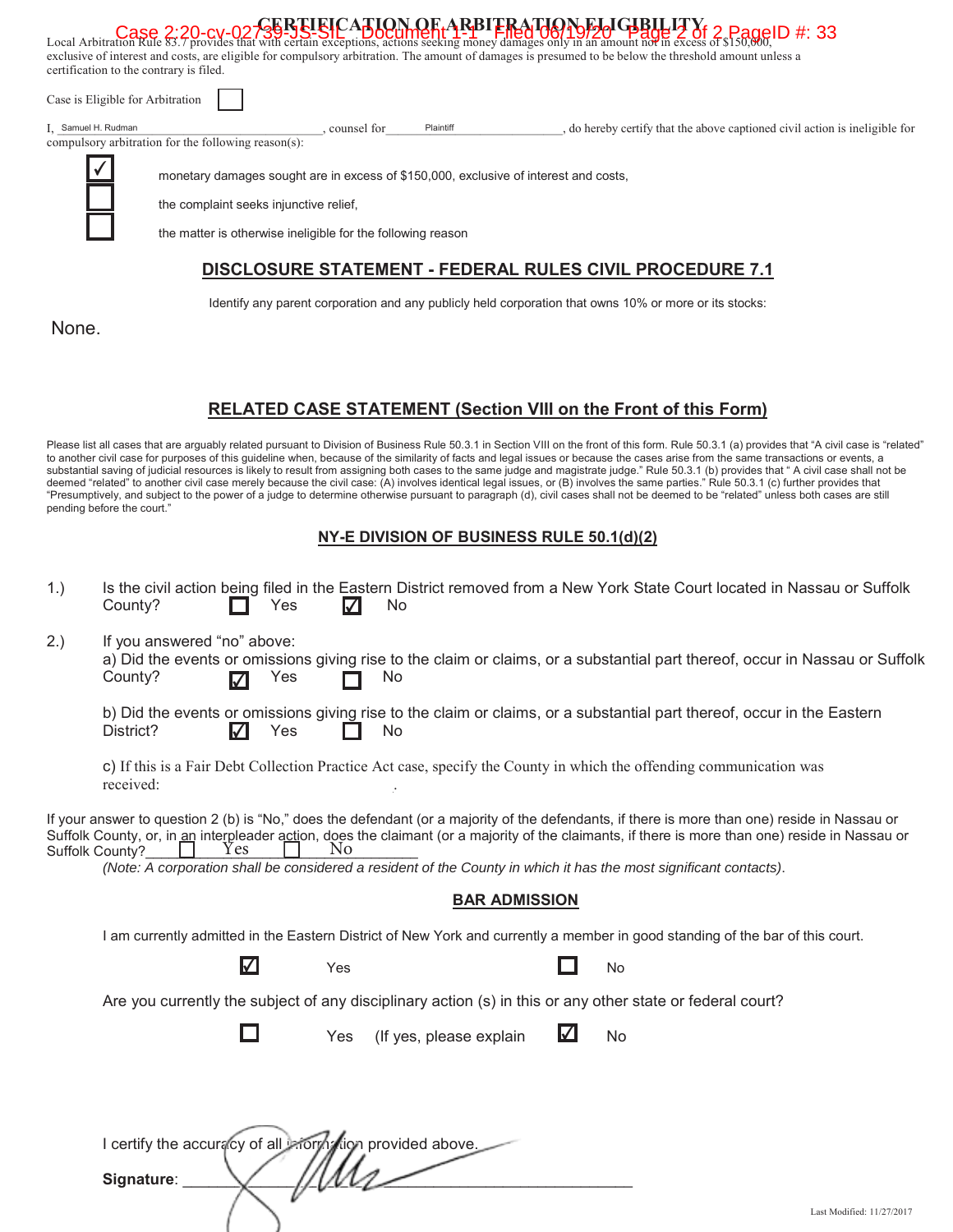Case 2:20-cv-02739-JS-SIL Document 1-2 Filed 06/19/20 Page 1 of 2 PageID #: 34

AO 440 (Rev. 06/12) Summons in a Civil Action

# UNITED STATES DISTRICT COURT

for the

Eastern District of New York

) ) ) ) ) ) ) ) ) ) ) )

DAIJ, INC. d/b/a GENADEEN CATERERS,

*Plaintiff(s)* v. Civil Action No. WESCO INSURANCE COMPANY and AMTRUST FINANCIAL,

*Defendant(s)*

#### **SUMMONS IN A CIVIL ACTION**

To: *(Defendant's name and address)* WESCO INSURANCE COMPANY HQ: 59 Maiden Lane, 43rd Floor New York, NY 10038 Registered Agent: Corporation Service Company 251 Little Falls Drive

A lawsuit has been filed against you.

Within 21 days after service of this summons on you (not counting the day you received it) — or 60 days if you are the United States or a United States agency, or an officer or employee of the United States described in Fed. R. Civ. P. 12 (a)(2) or (3) — you must serve on the plaintiff an answer to the attached complaint or a motion under Rule 12 of the Federal Rules of Civil Procedure. The answer or motion must be served on the plaintiff or plaintiff's attorney, whose name and address are: Samuel H. Rudman

Robbins Geller Rudman & Dowd LLP 58 South Service Road, Suite 200 Melville, NY 11747

If you fail to respond, judgment by default will be entered against you for the relief demanded in the complaint. You also must file your answer or motion with the court.

> *CLERK OF COURT* DOUGLAS C. PALMER

Date:

*Signature of Clerk or Deputy Clerk*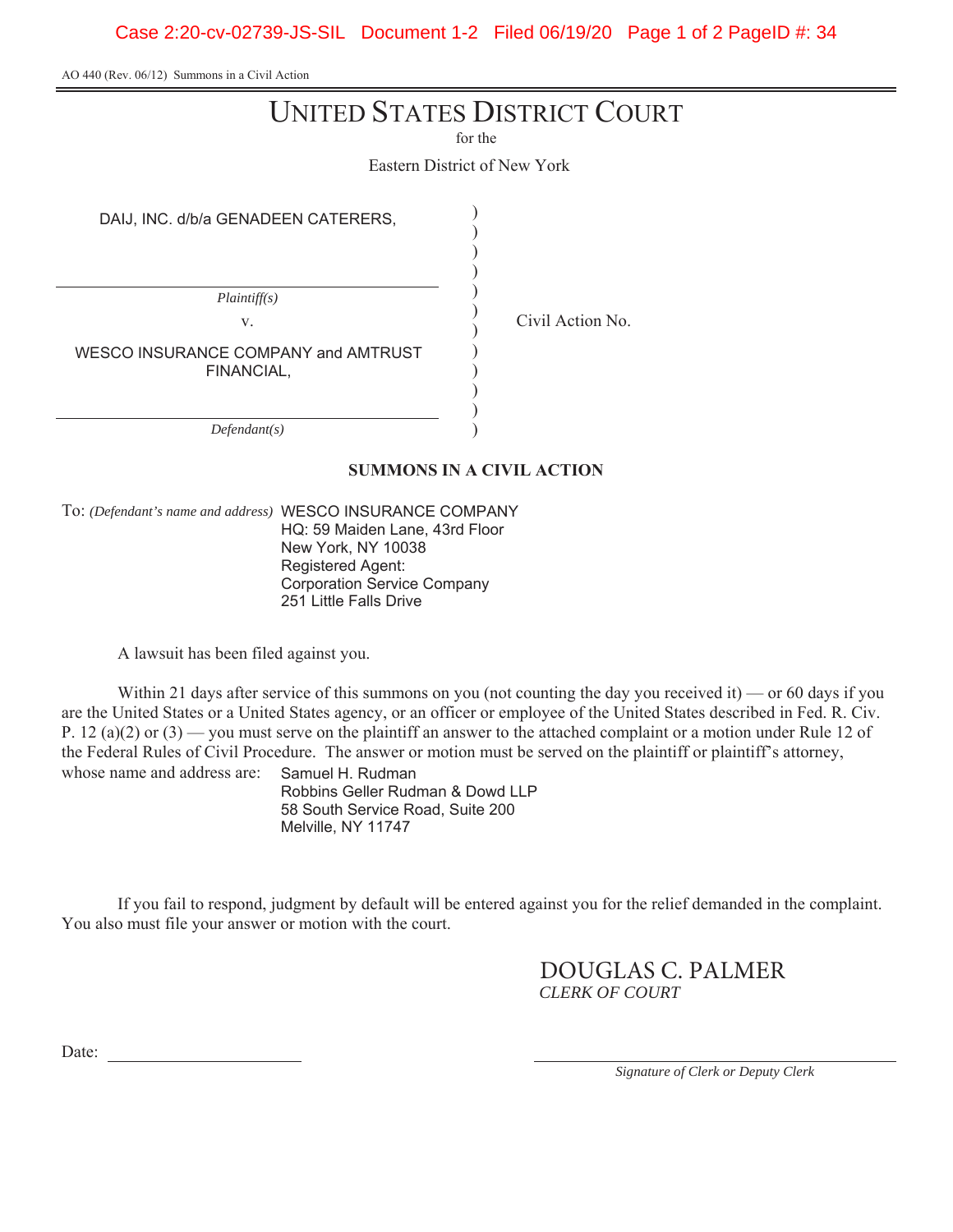AO 440 (Rev. 06/12) Summons in a Civil Action (Page 2)

Civil Action No.

## **PROOF OF SERVICE**

*(This section should not be filed with the court unless required by Fed. R. Civ. P. 4 (l))*

|       |                                                     | This summons for (name of individual and title, if any)                            |                                                                                             |      |                  |
|-------|-----------------------------------------------------|------------------------------------------------------------------------------------|---------------------------------------------------------------------------------------------|------|------------------|
|       | was received by me on <i>(date)</i>                 |                                                                                    |                                                                                             |      |                  |
|       |                                                     | $\Box$ I personally served the summons on the individual at (place)                |                                                                                             |      |                  |
|       |                                                     |                                                                                    | on $(data)$                                                                                 | ; or |                  |
|       |                                                     |                                                                                    | $\Box$ I left the summons at the individual's residence or usual place of abode with (name) |      |                  |
|       |                                                     |                                                                                    | , a person of suitable age and discretion who resides there,                                |      |                  |
|       | on $(data)$                                         |                                                                                    | , and mailed a copy to the individual's last known address; or                              |      |                  |
|       | $\Box$ I served the summons on (name of individual) |                                                                                    |                                                                                             |      | , who is         |
|       |                                                     | designated by law to accept service of process on behalf of (name of organization) |                                                                                             |      |                  |
|       |                                                     |                                                                                    | on $(data)$                                                                                 | ; or |                  |
|       |                                                     | $\Box$ I returned the summons unexecuted because                                   |                                                                                             |      | $\frac{1}{2}$ or |
|       | $\Box$ Other (specify):                             |                                                                                    |                                                                                             |      |                  |
|       | My fees are \$                                      | for travel and \$                                                                  | for services, for a total of \$                                                             |      | 0.00             |
|       |                                                     | I declare under penalty of perjury that this information is true.                  |                                                                                             |      |                  |
| Date: |                                                     |                                                                                    |                                                                                             |      |                  |
|       |                                                     |                                                                                    | Server's signature                                                                          |      |                  |
|       |                                                     |                                                                                    | Printed name and title                                                                      |      |                  |
|       |                                                     |                                                                                    |                                                                                             |      |                  |

*Server's address*

Additional information regarding attempted service, etc: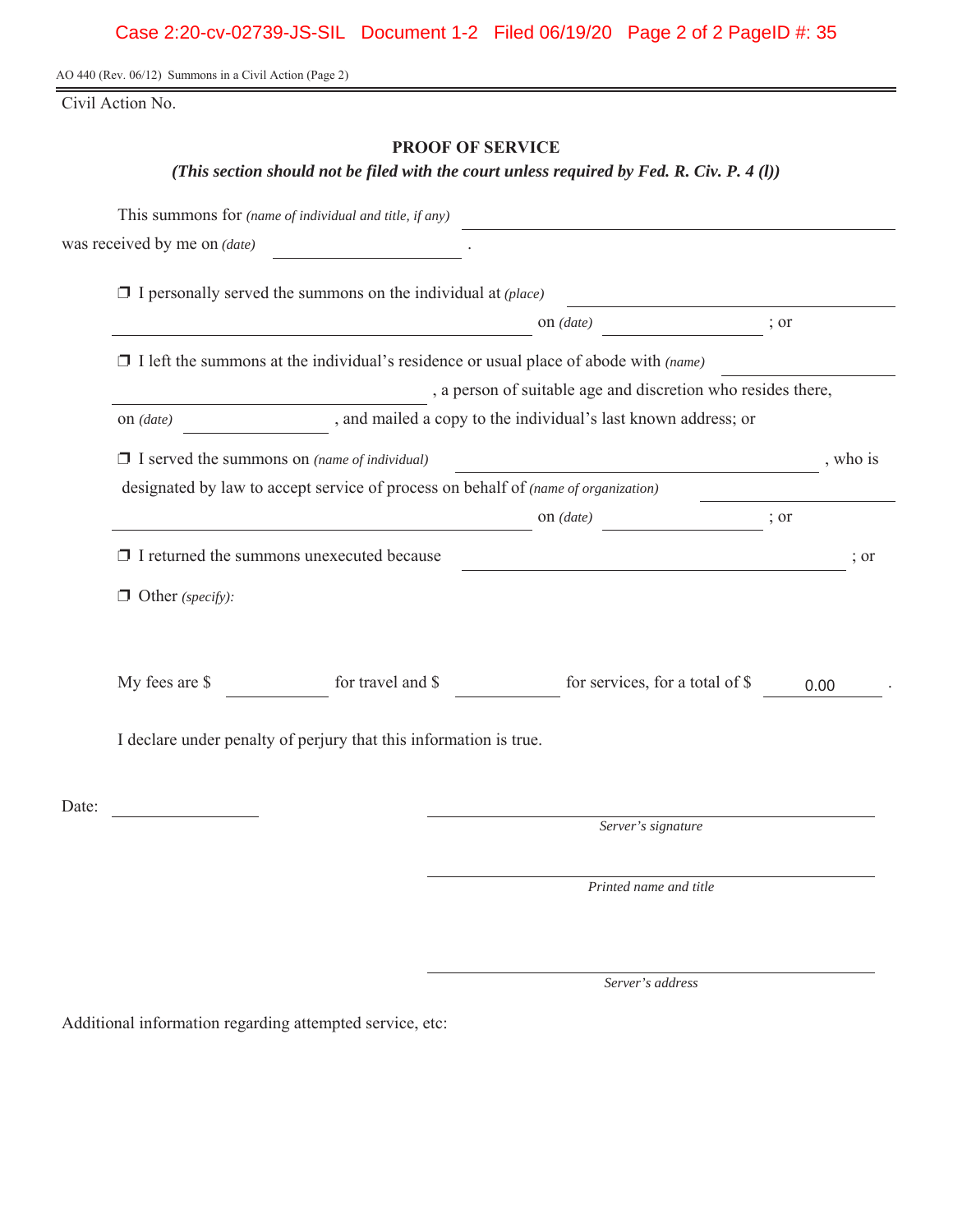Case 2:20-cv-02739-JS-SIL Document 1-3 Filed 06/19/20 Page 1 of 2 PageID #: 36

AO 440 (Rev. 06/12) Summons in a Civil Action

# UNITED STATES DISTRICT COURT

for the

Eastern District of New York

) ) ) ) ) ) ) ) ) ) ) )

DAIJ, INC. d/b/a GENADEEN CATERERS,

*Plaintiff(s)* v. Civil Action No. WESCO INSURANCE COMPANY and AMTRUST FINANCIAL,

*Defendant(s)*

#### **SUMMONS IN A CIVIL ACTION**

To: *(Defendant's name and address)* AMTRUST FINANCIAL HQ: 59 Maiden Lane, 43rd Floor New York, NY 10038 Registered Agent: Corporation Service Company

251 Little Falls Drive

A lawsuit has been filed against you.

Within 21 days after service of this summons on you (not counting the day you received it) — or 60 days if you are the United States or a United States agency, or an officer or employee of the United States described in Fed. R. Civ. P. 12 (a)(2) or (3) — you must serve on the plaintiff an answer to the attached complaint or a motion under Rule 12 of the Federal Rules of Civil Procedure. The answer or motion must be served on the plaintiff or plaintiff's attorney, whose name and address are: Samuel H. Rudman

Robbins Geller Rudman & Dowd LLP 58 South Service Road, Suite 200 Melville, NY 11747

If you fail to respond, judgment by default will be entered against you for the relief demanded in the complaint. You also must file your answer or motion with the court.

> *CLERK OF COURT* DOUGLAS C. PALMER

Date:

*Signature of Clerk or Deputy Clerk*